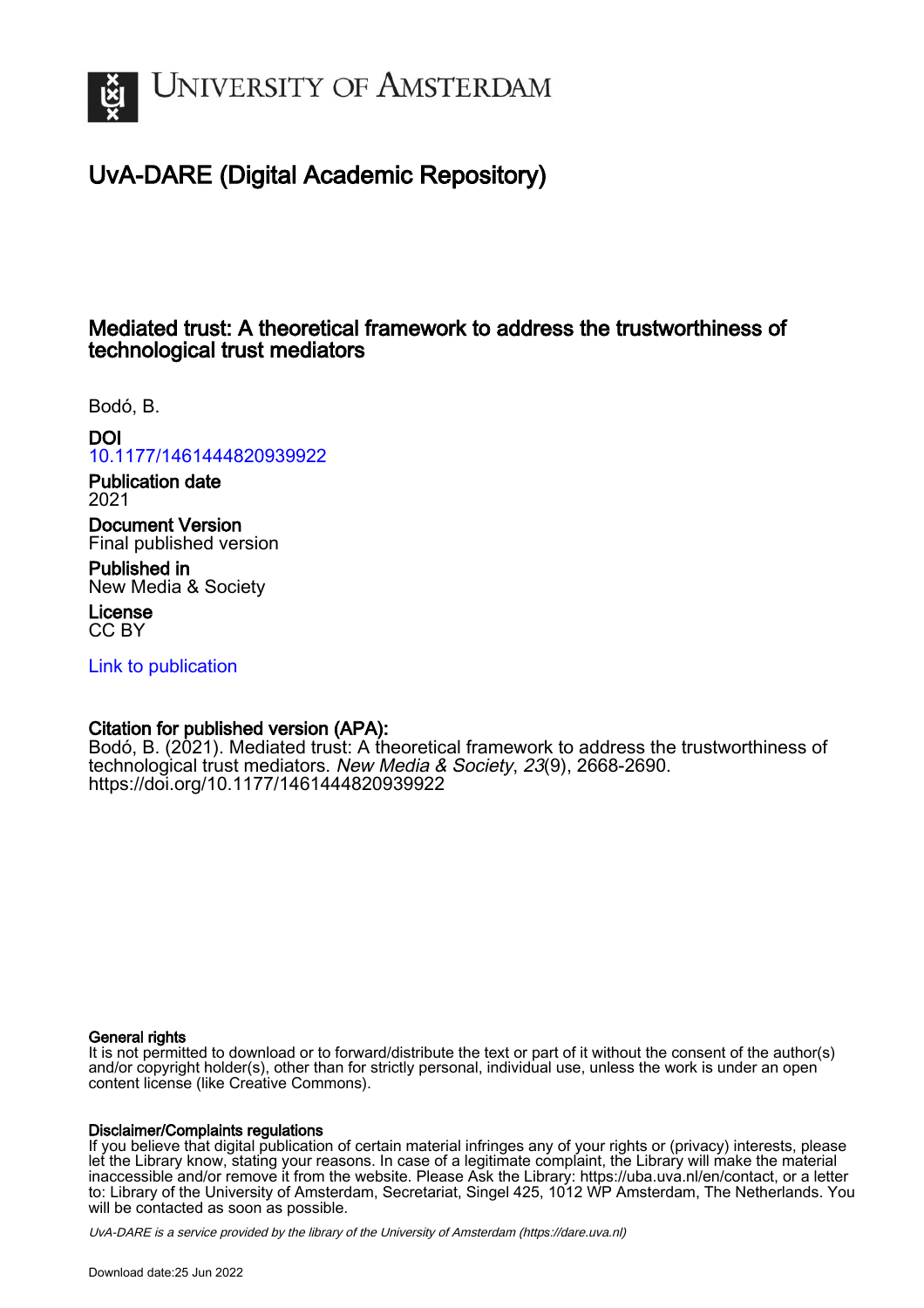**9399[22](http://crossmark.crossref.org/dialog/?doi=10.1177%2F1461444820939922&domain=pdf&date_stamp=2020-07-04)** NMS0010.1177/1461444820939922new media & society**Bodó**



**Mediated trust: A theoretical framework to address the trustworthiness of technological trust mediators**

new media & society 2021, Vol. 23(9) 2668–2690 © The Author(s) 2020

 $\bullet$   $\bullet$ 

DOI: 10.1177/1461444820939922 Article reuse guidelines: [sagepub.com/journals-permissions](https://uk.sagepub.com/en-gb/journals-permissions) [journals.sagepub.com/home/nms](https://journals.sagepub.com/home/nms)



## **Balázs Bodó**

University of Amsterdam, The Netherlands

#### **Abstract**

This article considers the impact of digital technologies on the interpersonal and institutional logics of trust production. It introduces the new theoretical concept of technology-mediated trust to analyze the role of complex techno-social assemblages in trust production and distrust management. The first part of the article argues that globalization and digitalization have unleashed a crisis of trust, as traditional institutional and interpersonal logics are not attuned to deal with the risks introduced by the prevalence of digital technologies. In the second part, the article describes how digital intermediation has transformed the traditional logics of interpersonal and institutional trust formation and created new trust-mediating services. Finally, the article asks as follows: why should we trust these technological trust mediators? The conclusion is that at best, it is impossible to establish the trustworthiness of trust mediators, and that at worst, we have no reason to trust them.

#### **Keywords**

Institutional trust, interpersonal trust, online intermediation, regulation, trust

### **Introduction**

"Trust and technology" promises to be one of the major themes of technology policy discussions in the coming years. While early on the question of trust emerged in the

#### **Corresponding author:**

Balázs Bodó, Blockchain & Society Policy Research Lab, Institute for Information Law (IViR), University of Amsterdam, Nieuwe Achtergracht 166, 1018 WV Amsterdam, The Netherlands. Email: [bodo@uva.nl](mailto:bodo@uva.nl)

*Article*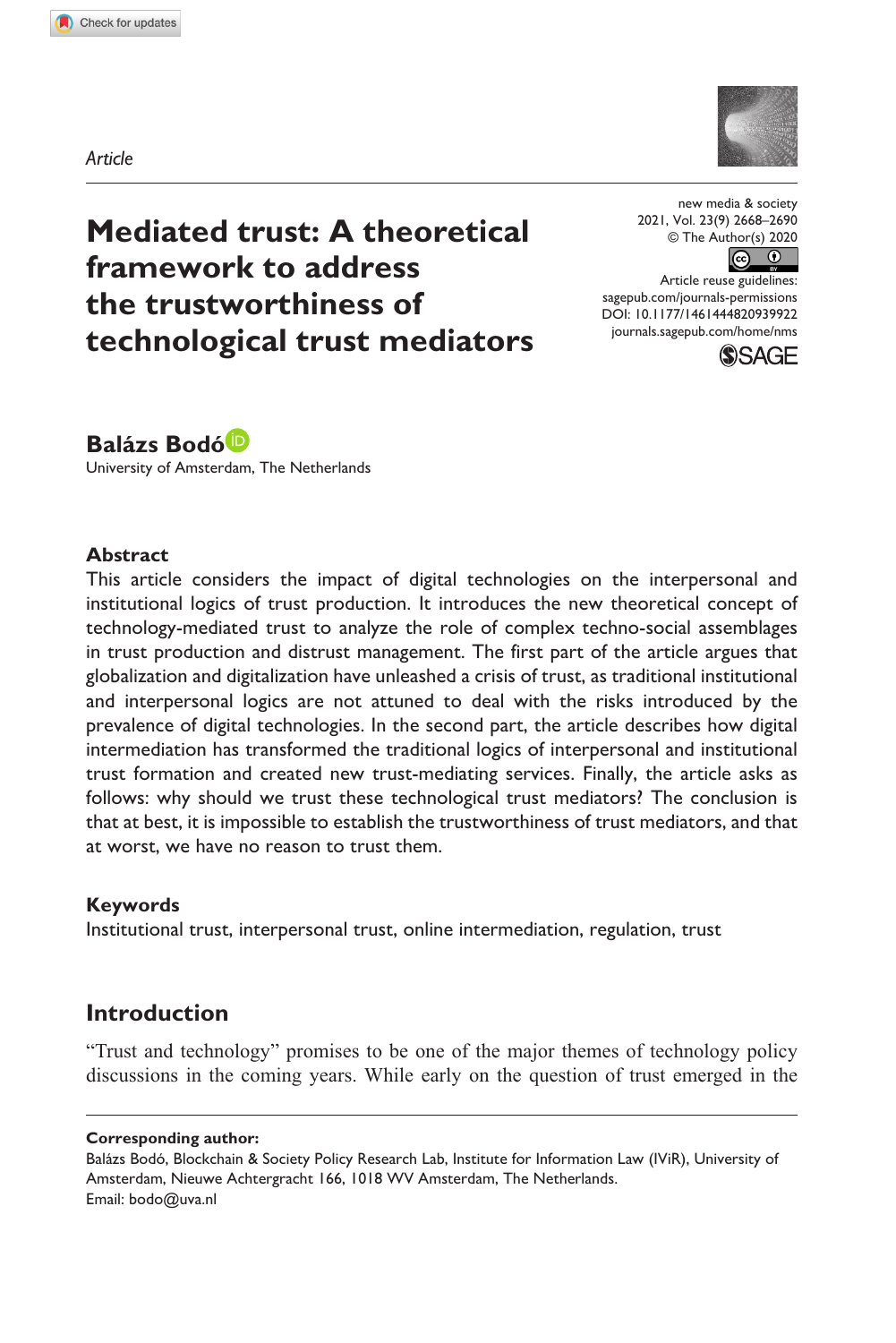contexts of online anonymity, reputation, or e-commerce, at the beginning of 2020s new issues are at stake. The prevalence of online misinformation, for example, has raised questions about the trustworthiness of digital news distributors. The weaponization of Internet services is forcing us to consider what the prerequisites of a trustworthy digital environment might be. In policy debates on platform regulation, some are questioning whether traditional regulatory frameworks can be trusted to address the challenges we face (Suzor, 2019; Van Dijck et al., 2019). Service providers routinely breach users' trust by exposing their personal information when these providers get hacked, or by selling their data to third parties contrary to users' expectations. Automated decision-making systems are being used to make increasingly consequential choices, raising the question of whether they can be trusted to act in fair, just, and transparent ways, or more generally in the interests of their users (Pasquale, 2015). Partly in response, blockchain technologies promise to replace seemingly untrustworthy intermediaries with a technological system designed to minimize the need for trust.

All of these issues highlight the fact that digital technologies<sup>1</sup> shape how humans trust *each other*, and that in order to fulfill this task, they need to be trustworthy. The ultimate question that we need to address is thus as follows: what can we say about the trustworthiness of the technological tools that are used to produce trust?

Trust on an interpersonal level can be defined as the willingness to cooperate with another in the face of uncertainty, contingency,  $risk$ , and potential harm. Three major transformations, however, are changing the nature of trust in the information society.

First, globalization and digitization have created new ways in which human societies produce and distribute risk, and have introduced new forms of incalculable uncertainties into everyday life (Beck, 1992). These new risks necessitate new approaches to producing trust and managing distrust. We need forms of trust that operate at the scale of the planetary networks we are embedded in, and that match the global challenges we face. Traditional, systemic, and institutional guarantors of trustworthiness, such as governments and expert systems, still tend to function within the limits of the nation state. Their apparent inability to deal with issues beyond their scale and the falling levels of confidence they face are mutually reinforcing.

Second, our interpersonal relations are increasingly being mediated by digital technologies. Existing institutions are also becoming more reliant on new technologies to fulfill established roles. This mediation is inevitably transforming the nature of the trust that emerges in these contexts. As we use digital technologies to mediate interactions that require or produce trust, *these technologies turn into trust mediators.* Third, partly in response to these developments, new technological forms of trust production have rapidly gained prominence. Consequently, we need to recognize the trust-mediating capacities of the digital technologies that we use, and to assess their trustworthiness from this perspective.

At present, there is no overarching theoretical framework that incorporates all of the relevant dimensions of trust and digital technologies. All of the major works in sociology on interpersonal and institutional trust and risk, such as Beck (1992), Giddens (1990), Fukuyama (1995), Misztal (1996), Sztompka (1999), and Hardin (2002), predated the mass rise of the Internet and failed to anticipate the nature and prominence of today's digital technology. There is a need to revisit the assumptions underlying the discussion of trust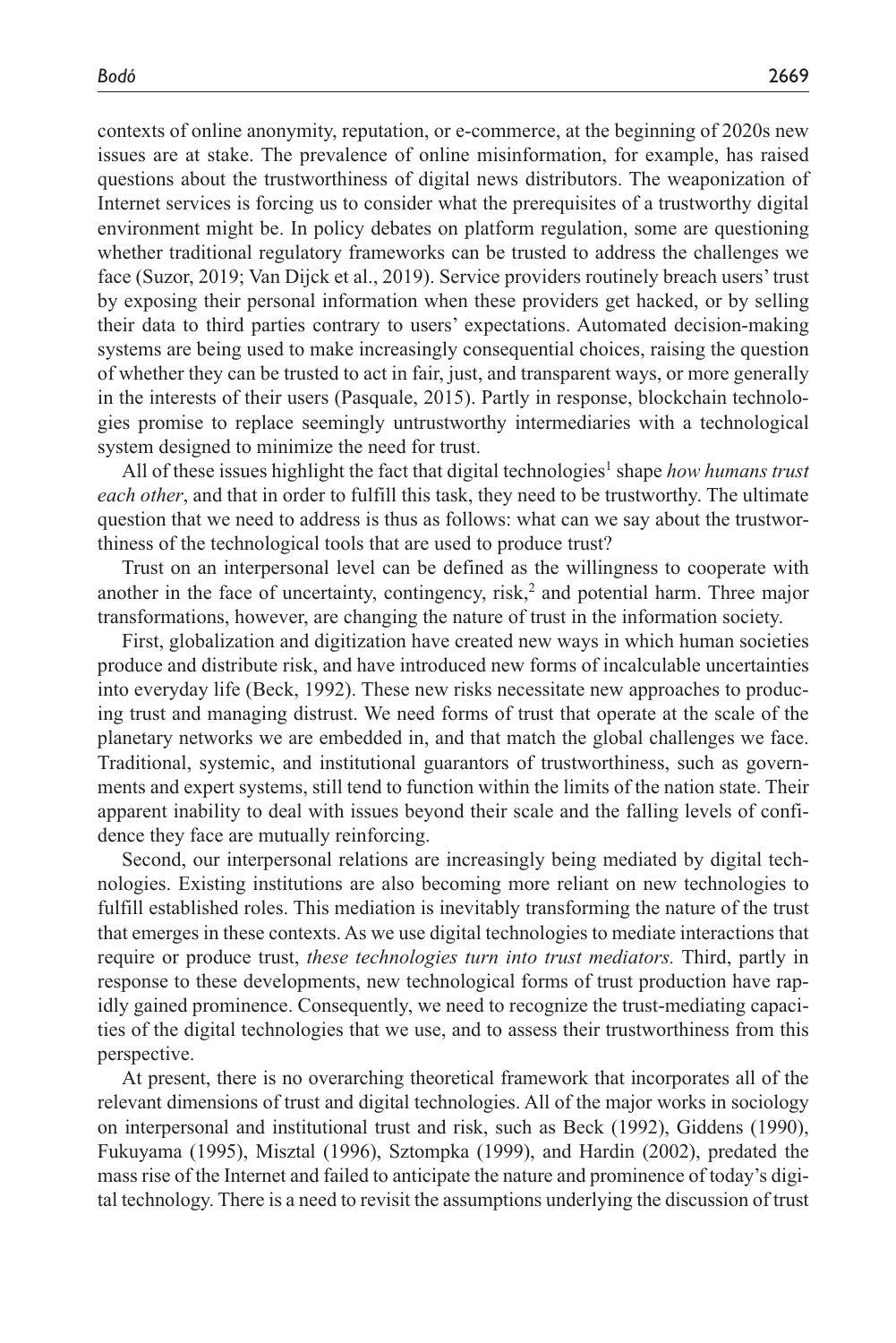and technology in these accounts. In 1997, for example, Fukuyama was still discussing trust in the context of the nation state. Beck (1992) addressed risk in the context of industrial production, and focused on physical threats such as radiation or chemical poisoning (p. 21). Giddens (1990) did not consider the role of digital technology in the organization of abstract systems of trust production. By contrast, this article starts from the assumption that new, technology-specific challenges have appeared in addition to those discussed at the turn of the millennium, such as globalization and environmental degradation. The rapid proliferation of information technologies is forcing us to consider whether our current theoretical frameworks capture the process in which the trust-producing institutional arrangements and power relations of the industrial era are under the constant assault of digital disruption?

This article is the first step in a long-term project to rethink the social theory of technological trust mediation. It addresses the following questions: (1) How do digital technologies establish new forms of interpersonal and institutional trust? (2) How do digital technologies transform the existing logics of interpersonal and institutional trust? (3) How can we establish the trustworthiness of trust-mediating technologies?

In the canonical models of trust formation, such (Giddens, 1990; Mayer et al., 1995; McKnight et al., 2011; Misztal, 1996) trust is described to have a number of different components. First, trust depends on the personal characteristics of the trustor, such as their propensity to trust, something which I do not discuss in this article. Second, trust is a factor of the perceived or actual characteristics of the trustee, such as its trustworthiness. In turn, the trustworthiness of trustees is a combination of internal factors, such as their ability to fulfill the expectations they face, and external conditions, such as the institutional structures, which envelop both trustor and trustee, and which, as I lay out in the rest of this article, provide structural assurances and situational normality, produce common knowledge and shared expectations, and provide various forms of safeguards and guarantees against uncertainties. This article focuses in this latter dimension: the institutional frameworks, which produce trust and mitigate distrust by signaling, shaping, and defining the trustworthiness of the unknown other whom one needs to trust. In interpersonal relations, this institutional framework is increasingly technological. If, on the other hand, the trustee is the trust-producing technology itself, I argue that the institutional framework is incomplete, which may have serious consequences on the interpersonal trust that emerges in technological settings.

### **Institutions of trust production and distrust management**

Human societies have developed a number of ways to develop trust and manage distrust. Trust in interpersonal relations emerges through collective social practices such as habits, rituals, memories, and reputation (Misztal, 1996). In closely knit social groups, these practices take place through physical co-presence, and structured by repeated, often ritualized interactions and communal activities. Under the conditions of modernity, however, trust also needs to operate across larger social, temporal, and geographical distances, whereby sophisticated institutional arrangements emerge to produce trust and mitigate distrust among strangers (Luhmann, 2017). In the following, I will focus on institutional forms of trust production, and I will only discuss interpersonal trust if it has an institutional component.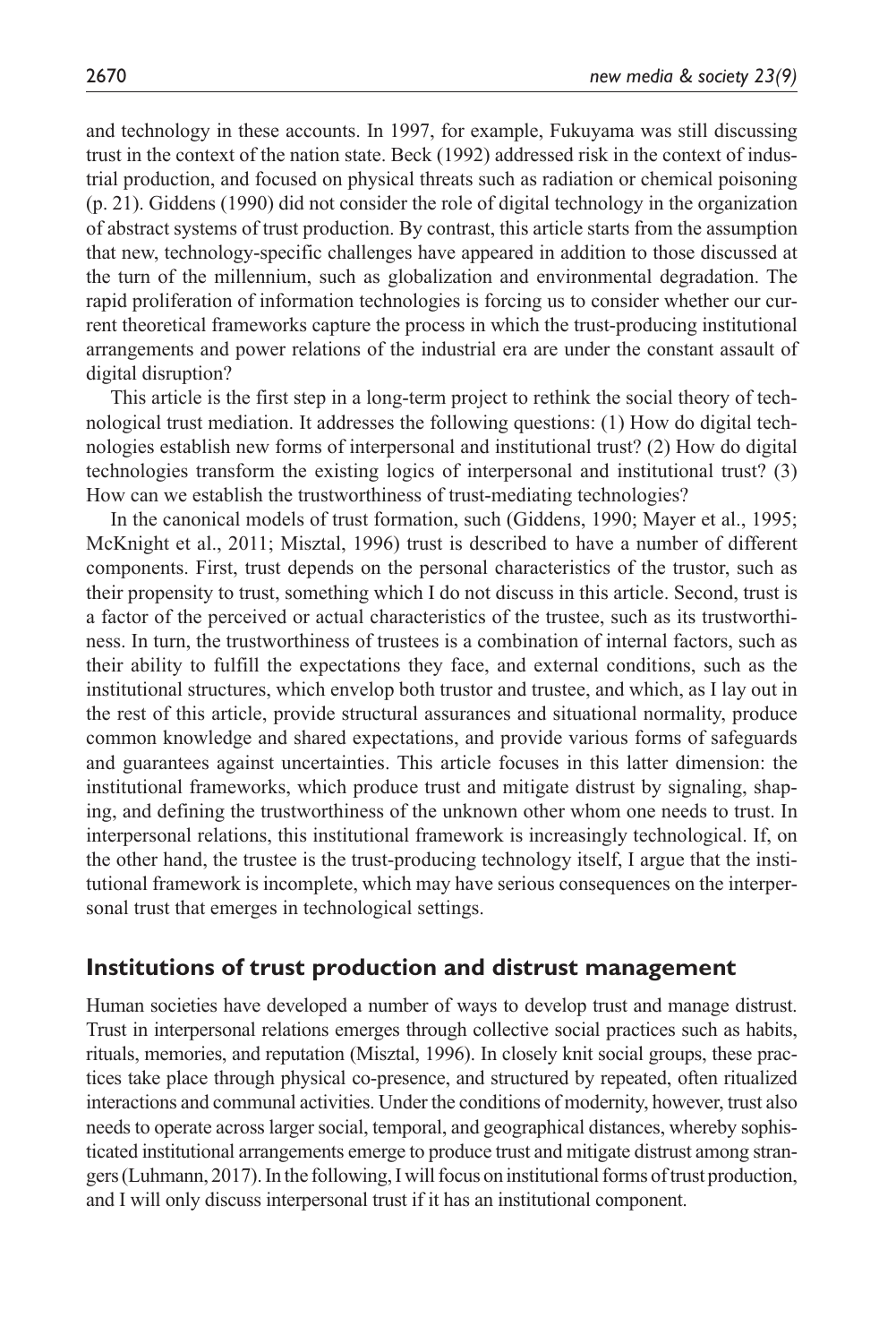There are multiple logics of institutional trust production. For instance, trust is produced through the creation of familiarity and shared sets of knowledge. Abstract systems and institutions, such as churches, newspapers, civic organizations, firms, professional associations, and other forms of bureaucratic organizations, create shared spaces of common knowledge, interpretative frames, signal sets, and coding rules to re-create the familiarity of interpersonal relations on a larger scale (Zucker, 1985). To paraphrase Sztompka (1999), such contexts create trust by providing normative certainty, transparent social organization, and a stable social order. In addition to normative clarity, they provide procedural safeguards and enforcement mechanisms. They maintain systems of accountability, enact rights and obligations, enforce duties, and safeguard dignity and integrity. The internal rules, norms, and governance mechanisms of such organizations also establish their trustworthiness for outsiders.

The gaps between these different local contexts are bridged by the sophistication and extension of institutions of governmentality (Foucault, 1991) and the social overhead sector (Zucker, 1985). The main role of the latter is strategically to manage distrust of institutional trust producers. As Shapiro (1987) and Sztompka (1999) observed, generalized trust in Western democratic and economic systems is produced through the strategic management and the institutionalization of distrust of the individual institutional constituents. Distrust in this context, which I also follow in this article, is not simply the lack of trust (Cofta, 2006; Hardin, 2004; Marsh and Dibben, 2005) which would result in non-cooperation. There are many situations, in which one cannot avoid relying on an actor with unknown or questionable trustworthiness. Distrust in such cases becomes a strategy to minimize the risks that come with the engagement with an untrustworthy other. Achieving trust through distrust entails establishing systems of accountability, checks and balances, oversight and supervision, backup systems, and insurance, which disincentivize, detect, punish, and remedy the breach of trust by these institutions. Markets, for instance, aggregate and reveal information, price risks, and provide insurance. Legal services create contractual frameworks of control to produce confidence (Shapiro, 1987). Laws and other regulatory mechanisms define norms, sanctions, and institutions of oversight. States establish frameworks of control, monitoring, dispute resolution, sanctions, and enforcement through various arms of government, while the latter also oversee and limit each other's power.<sup>3</sup> Banking provides the infrastructure for the circulation of credit, the universal symbolic token (Giddens, 1990). Ultimately, these systems form a complex, mutually interdependent institutional network of checks and balances, whereby trust is produced through internal governance mechanisms, external control, and the division of power.

These different logics produce a spectrum of trust. At one end of this spectrum, risks, contingencies, or even fate (or fortune) is managed through *faith*: a non-cognitive, nonverifiable belief in some positive outcome (Simmel and Frisby, 2004: 175). At the other end, *confidence* is rooted in knowledge in the face of uncertainty. Confidence relies on the rational, calculative assessment of risk, and the ability and agency of the parties involved to reduce vulnerability. While in theory, trust may lie somewhere in between the two (Seligman, 2000), in practice the different components of trust continuously recombine, substitute for, and complement each other.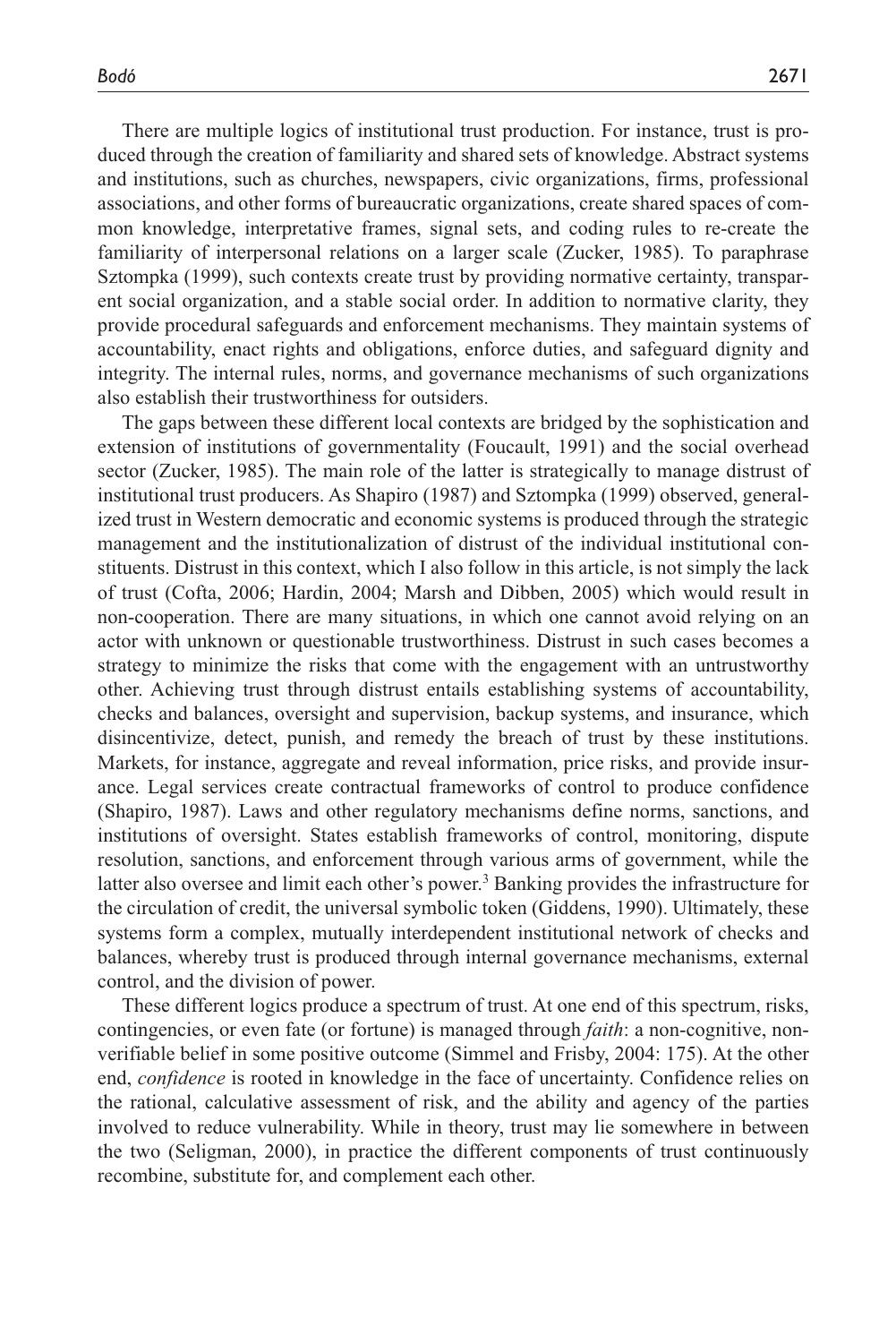## *Challenges of trust at scale: globalization and digitization*

Different logics of trust operate on different scales: interpersonal trust works on a kinship scale; abstract systems enable cooperation across larger social, economic, and cultural distances. Late modern Western systems of trust production and distrust management mostly operate on the scale of nation states. At present, however, an increasing number of trust-dependent activities are taking place beyond the action radius of current institutional trust frameworks. These changes are the result of two forces: globalization and the rapid proliferation of digital technologies.

*Globalization.* The ancient trade networks that carried tin, silk, spices, and slaves had their own logics of trust production, such as risk-sharing arrangements or informal reputation networks. It was only from the 19th century that global trade systems coalesced into a truly international system, in which a densely woven network of transnational corporations, nation states, and intergovernmental and nongovernmental organizations facilitated trust-requiring economic, political, and social relationships (Buzan and Lawson, 2015). Post-WWII globalization intensified the interdependence of highly different local domains connected by planetary-scale frameworks of finance, production, commerce, telecommunications, media, and governance. These transformations forced a change in the logics of trust production, mostly through the transformation in the scale and nature of the risks produced in and by these frameworks.

Beck (1992) argues that modernization, industrialization, and technological development have introduced new hazards, risks, and insecurities to late modern society. They cannot be understood using existing shared knowledge; they resist established logics of assurance; they fall outside of existing interpretative frames; and they create an unfamiliar world for individuals and institutional actors alike. Global mobility and the global infosphere, for example, increase local cultural heterogeneity; local knowledge and underlying expectations are contrasted against and destabilized by new, unfamiliar knowledge and expectations from across the globe. Economic interdependence exposes local economies to the iron rules and competition of global supply chains and financial and labor markets, resulting in what is often the radical transformation of local economic and social conditions. Local societies also face new, global challenges, such as pandemics, ecological degradation, or mass human migration, which do not respect the boundaries of the nation state. With each such transformation, new institutional logics are needed to address the new forms of risks and the corresponding crises of trust (Beck 1992; Shapiro, 1987; Zucker, 1985).

From this perspective, the majority of post-WWII institutional developments aimed to establish supranational frameworks to produce trust on a global scale. The development of international standards (from weights and measures to telecommunications) and global monitoring and response networks (such as the World Health Organization's Global Outbreak Alert and Response Network); the rapid development of supranational political coordination and jurisdiction (such as the creation of the United Nations and its institutions, and the birth, enlargement, and slow federalization of the European Union); the rapidly growing network of trade agreements (including the World Trade Organization and a number of regional agreements); and the international, mostly private governance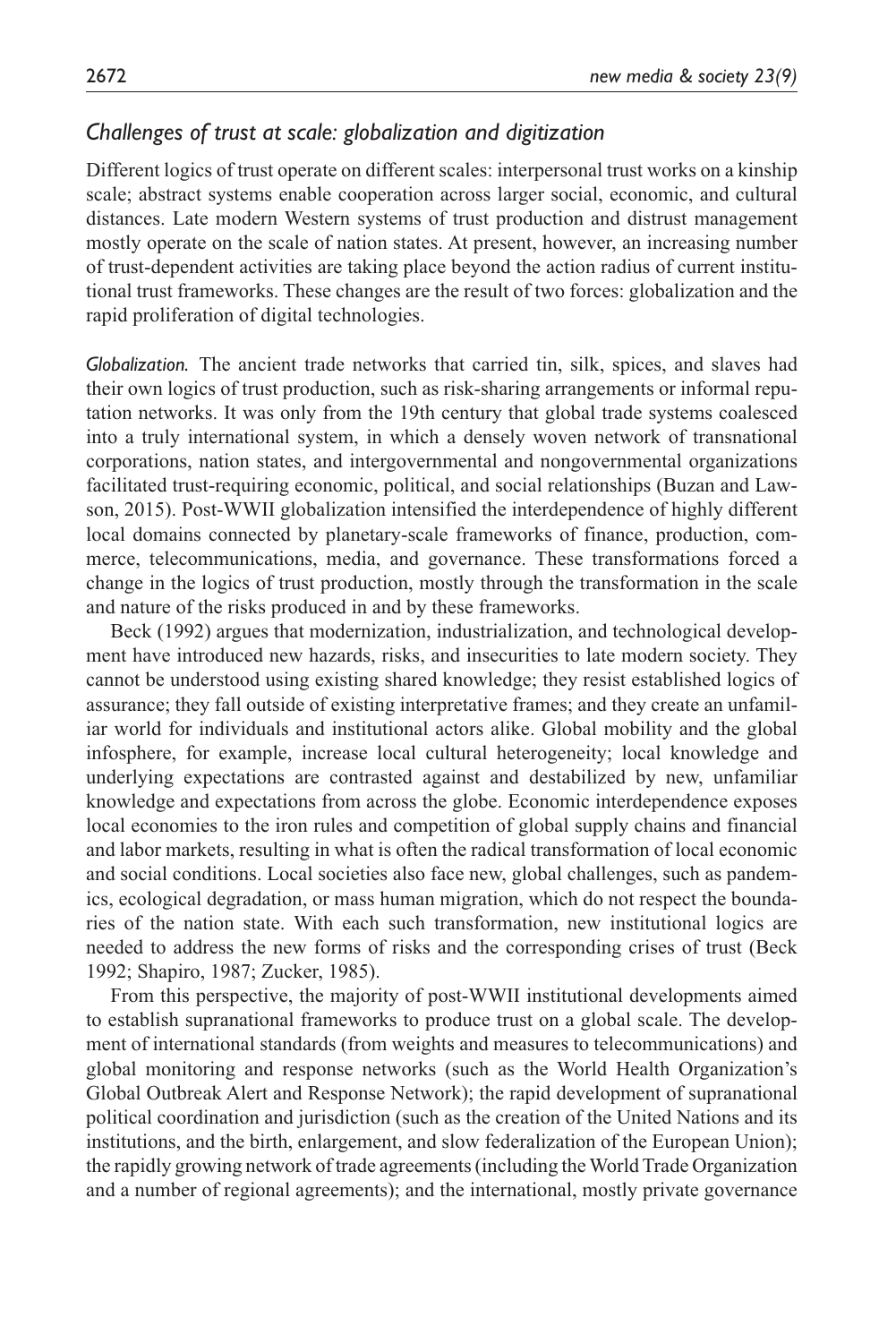of global production networks and value chains (Gereffi and Korzeniewicz, 1994) offer hard institutional frameworks that produce trust and manage distrust. They create new background and contextual expectations, standards, rules, enforcement mechanisms, organizational structures, procedures, and safeguards at the supranational level. In parallel to the growth of supranational institutional frameworks, empirical studies documented an erosion of trust in various national institutions, suggesting that trust producers at the national level may not be perceived as able to manage risk in a globalized world (Catterberg and Moreno, 2005; Crozier et al., 1975; Inglehart, 1999; Nye et al., 1997; Putnam, 2001; Sztompka, 1999). In response to this perceived crisis of trust, populist and extremist political actors, fringe ideologies, and belief systems stepped into the vacuum by providing a (usually false) sense of ontological security (Giddens, 1990) in a complex and unpredictable world, by identifying scapegoats, giving overly simplistic explanations, and a sense of agency.

*Digitization.* The rise of the Internet intensified and magnified the aforementioned challenges. First, digital technologies permeated every possible locus of interpersonal and institutional trust production. Technology is now used for functions that range from negotiating sex with strangers to predictively policing populations. These technologies introduce completely new and unknown forms of risk to interpersonal and institutional trust relationships.

Second, while the process of institutional trust production is traditionally embedded in interdependent legal, political, economic, social, and cultural milieus; institutional frameworks; and regulatory structures, trust-producing digital technologies do not form part of these carefully designed distrust management frameworks. The reason for this is twofold: first, many technologies consciously resist existing institutions of regulation and control (Yeung, 2019), and second, it is often unclear whether existing institutional trust-production logics are prepared to incorporate planetary-scale technology networks.

Ultimately, we are facing new contexts in which trust and distrust need to be addressed, and we are also able to produce new, technology-based forms of trust. Digital technologies are thus part of both the problem and the possible solution. To describe these parallel developments in the demand for and production of trust, in the following section, I introduce the concept of *mediated trust*.

### **Defining mediated trust**

The concept of *technology-mediated trust*, or simply *mediated trust*, is currently lacking in the literature on trust. Recent studies of the intersection of trust and technology, such as Botsman (2017), Keymolen (2016), and Werbach (2018), tend to focus on the ways in which digital technologies produce interpersonal trust. The notion of trust mediation, however, looks beyond the perspective of the individual user who relies on digital intermediaries to trust strangers, and incorporates two additional dimensions. First, the concept of mediated trust is used to address cases where digital technology indirectly transforms the established logics of trust production by (re)mediating those interactions where trust traditionally emerges. Second, mediated trust also considers digital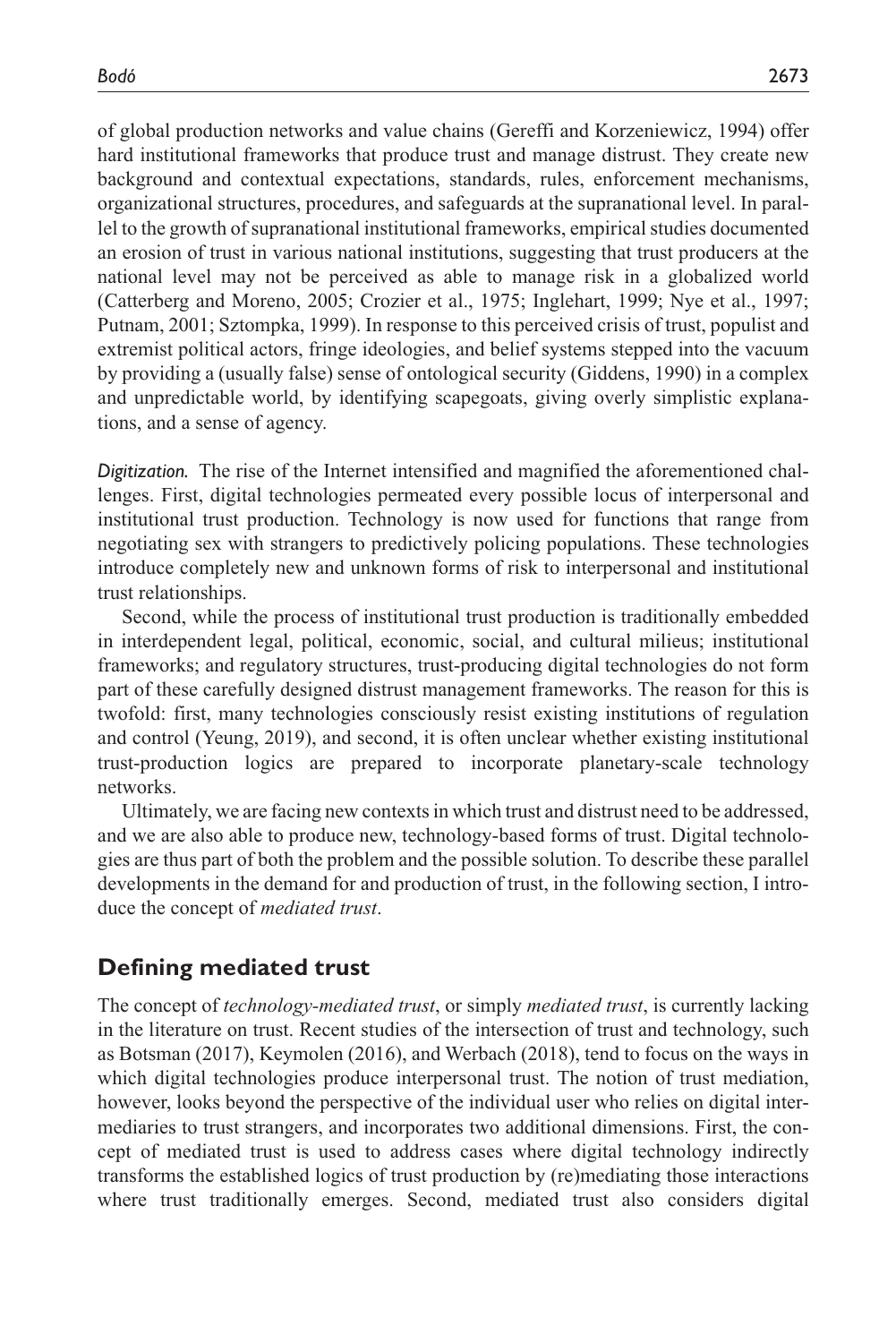technologies' trust-mediating role in the light of their political economy, power, and the institutional context. Before going further, however, let us step back and consider the definitions of "trust" and "technology" in more detail.

I consider trust to be a basic fact of social life that enables humans to cooperate with each other, despite the inherent uncertainties and risks such cooperation entails (Fukuyama, 1995; Keymolen, 2016; Misztal, 1996: 26–27). Different disciplines, such as psychology, economics, philosophy, or computer science, focus on different aspects of this definition. For psychologists, trust is a mental state that prompts a trustor to accept vulnerability visà-vis a trustee (Walker and Ostrom, 2003). In philosophy, scholars have tried to differentiate different forms of trust, from faith to confidence (Keymolen, 2016; Seligman, 2000). In sociology, substantial theoretical work has been done on the conditions of interpersonal trust (Misztal, 1996); the non-personal, institutional aspects of trust (Giddens, 1990; Sztompka, 1999); and the various social and economic consequences of more or less trust in society (Fukuyama, 1995; Putnam, 2001). In addition, much empirical work has been done on trying to quantify and measure trust in society, mainly focusing on democratic institutions, but also on other institutional actors (such as businesses, scientists, and the media) that play a crucial role in democratic societies (see citations at the discussion of the empirical studies on the erosion trust in the context of globalization). For economists, trust manifests itself as a microeconomic problem that is suited to game-theoretical modeling, or as a phenomenon in organizational theory, with macroeconomic and institutional relevance (Shapiro, 1987; Zucker, 1985). Computer scientists have also discussed trust in various theoretical contexts, such as the dependability of software systems (Clarke, 2006), the control and safety of critical systems, and security (Nissenbaum, 2001; Schneier, 2012), while the rise of e-commerce and e-government services in the early 2000s prompted intense empirical research into user trust vis-à-vis technical systems (Corritore et al., 2003; McKnight et al., 2002, 2011; Nixon and Terzis, 2003; Söllner et al., 2016; Tang and Liu, 2015).

The concept of *mediated trust* incorporates elements of these different disciplinary approaches to focus on how digital technologies establish new logics of trust production and change pre-existing ones. For the purposes of this article, I define digital technologies as including data, software, networks, machines, protocols, and standards; economic and political structures; the social and cultural practices that emerge around them; and the institutional and organizational forms that they assume. Due to the deliberately vague contours of this definition, it covers not only the directly visible aspects of technology, in the form of products, services, objects, and interfaces, but also the hidden, invisible, human, and organizational components of these heterogeneous technological assemblages, such as complex institutional frameworks and the processes of research, development, production, finance, and logistics that produce and maintain them (Bijker et al., 1987; Crawford and Joler, 2018; Gillespie, 2010; Gürses and van Hoboken, 2018; Plantin et al., 2018).4

The analysis is based on an archelogy of the contemporary (Graves-Brown et al., 2013): a close reading of actual trust-mediating services, their use, the controversies that surround them, and the firms that control them. These elements have been omitted from this article, however, as the specific controversies, configurations, and practices are ultimately ephemeral. I focus instead on the structural elements that can be identified by studying these ephemeral cases.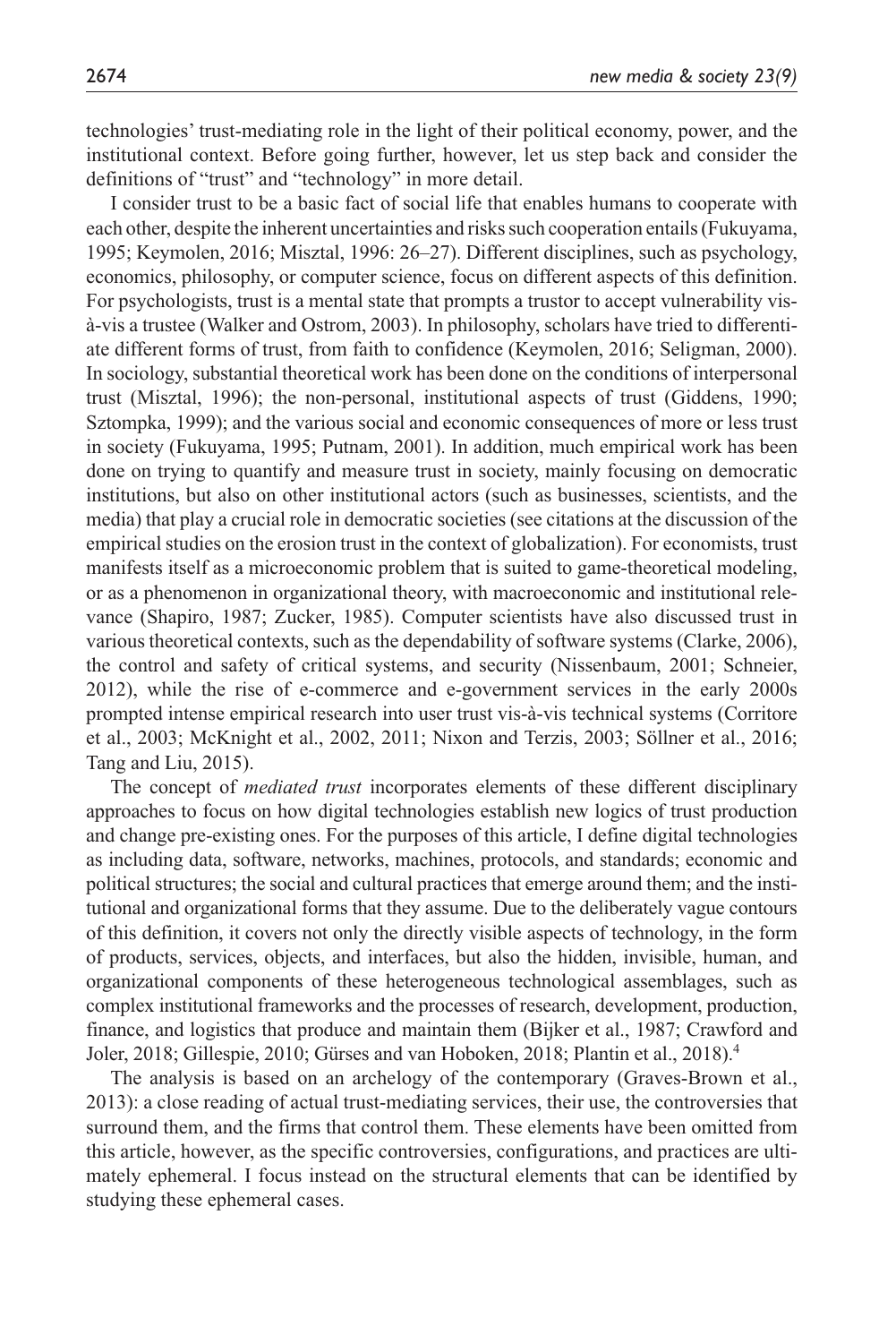The concept of mediated trust covers multiple dimensions in which trust and technology interact. First, I discuss *trust produced by technology*, to consider the fact that complex technological systems permeate and affect both the most intimate interpersonal and the most robust institutional precursors of trust. Second, I examine the issue of why we have *trust in technology*.

#### *Trust* by *technology*

Trust can be produced in small-scale interpersonal settings, and by larger-scale abstract institutions. Digital technologies have an impact in both domains. In the first case, interpersonal trust is established through physical, temporal, social, cultural, economic, and familial proximity. Shared habits, rituals, reputations, and shared memories create a form of social stability based on familiarity, predictability, reliability, and legibility in social relations.

On the other hand, modern societies need to establish trust beyond the boundaries of interpersonal relationships, and thereby need impersonal institutional arrangements that span wider social, economic, cultural, temporal, and physical distances. Giddens suggests that trust in such disembedded social relations is mediated through symbolic tokens or expert systems. The former refers to "media of interchange which can be 'passed around' without regard to the specific characteristics of individuals or groups that handle them at any particular juncture" (Giddens, 1990: 22), such as reputation, political legitimacy, or money. Expert systems are complex institutional arrangements that create reasonable expectations about the operation of such systems and the results they produce, through sets of rules, supervisory and enforcement mechanisms. The legal system, the medical profession, journalism, science, and government are examples of expert systems that enable the emergence of trust among strangers.

Digital technologies enter these spaces of trust production both directly and indirectly. Some technologies, such as platforms, marketplaces, and resource-sharing services emerge as institutional trust-producers. They also have an indirect impact on the established logics of trust production, as they remediate the loci in which interpersonal trust emerges.

The use of digital technologies also has an impact on the trust produced by traditional expert systems. When healthcare institutions use machine learning-based diagnostic tools, or when law enforcement relies on predictive policing software, their core operations are transformed. The use of digital technologies by private and public entities creates new uncertainties, conflicts of interest, and modes of operation; it restructures values and ethics. All of these affect these abstract systems' trustworthiness and their ability to produce trust. In the following section, I take a deeper look at how we directly and indirectly trust *by* technology, first at the interpersonal level of trust production, and then at the institutional level.

#### *Indirect and direct interpersonal trust production by digital technologies*

*Indirect effects of digital technologies on interpersonal trust.* Digital technologies mediate representations of the self: the ways we perceive and make ourselves legible to, and perceive, others. When we rely on digital communication tools to tell others who we are, or learn about the world, we mediate our experiences through a combination of objects,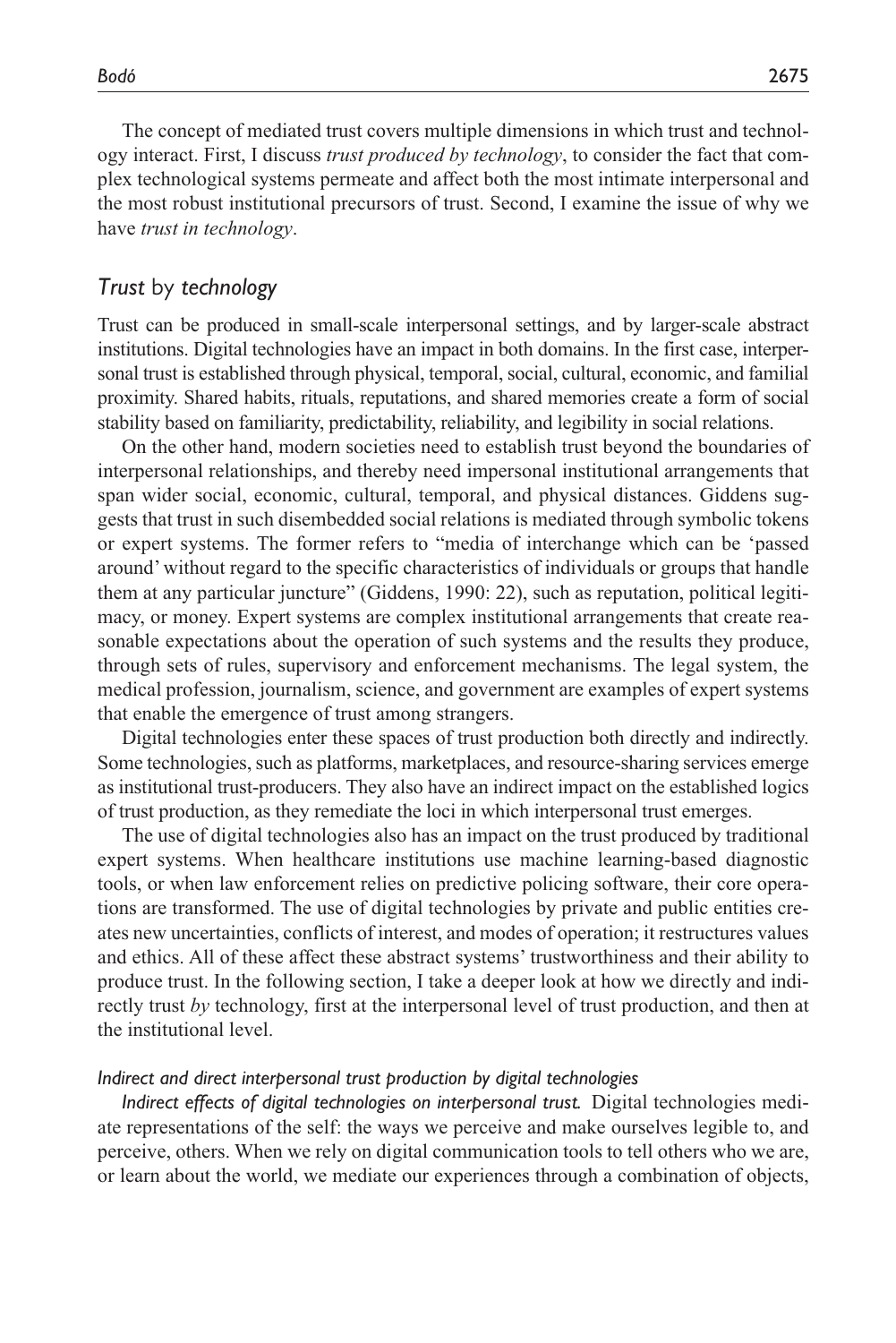interfaces, and software, created by concrete, often commercial entities that subject us to their particular rules, priorities, shortcomings, business models, and politics.

We may use messaging apps to keep in touch with our closest family members, but this exposes us to what are often incalculable risks, such as law enforcement agencies or unknown subcontractors also listening in to these exchanges (Ehrenkranz, 2019; Gartenberg, 2019). We may see others demonstrating certain habits online, without being aware of the role of technology in shaping these habits. The compulsive posting of heavily photo-shopped selfies on social media may be a genuinely harmless pastime, or a result of unforeseen pathologies<sup>5</sup> or carefully calculated nudges. If Zuboff's (2019) prediction is correct, such behavior will continue to multiply as capitalism moves beyond surveillance and prediction, toward shaping consumer decisions and forming new habits. As we are also increasingly reliant on digital services to recall the past, we will have to accept that our memories are controlled by intermediaries with their own particular interests, pressures, and priorities. The European Right to be Forgotten, for instance, enables European citizens to delist certain information from search engines, based on data protection and privacy rules (Van Hoboken, 2013). The identity, integrity, and reputation of individuals depend on whether the social memory is mediated digitally, orally, or on paper.

When we base our interpersonal trust on the digital representation of the other, we have to allow for how this other is filtered by the act of mediation. Some of these filters are literal and alter the person's appearance. Other filters are more symbolic, but they are no less consequential. Our traditional interpersonal logics of trust need to take account of the fact that the raw material of interpersonal trust has changed. The trust-related affordances of digital technologies are also arranged into technological assemblages that aim to directly produce trust.

*Directly produced interpersonal trust.* Botsman (2017) and Keymolen (2016) have extensively discussed the emergence of new digital services that facilitate trust-dependent economic interactions among strangers on a global scale. Sharing platforms such as Airbnb or Uber and e-commerce sites such as eBay, social media, and dating apps produce trust between buyers and sellers, information sources and information consumers, service providers, customers, and potential sex-partners who need trust to engage. Most of these services render their users legible through the aggregation of a mix of signals optimized toward trust: records of past actions, profile pictures, social networks and institutional affiliations, reviews, and reviews of reviews. The source of trust is knowledge about the users' reputation: perceived capacity to fulfill a specific task, and certain signals about their personal benevolence and integrity. The technological trust producer collects, aggregates, and makes available data about their users in these dimensions, but does not necessarily verify them in any meaningful or systematic, transparent, and accountable way (Houser, 2020; Kerr, 2019). Other systems, such as blockchains, aim to minimize the need to trust the other by limiting the actions of their users and removing the option of non-compliance through their design (Werbach, 2018). We may not be able to rely on the reputation of an anonymous user, but we may have some confidence in the technology to force the counterparty to respect a set of pre-defined rules.

The trust produced by these technologies is interpersonal, but a contextual one. The trust mediators' aim is to merge invisibly into the background. While technology-mediated trust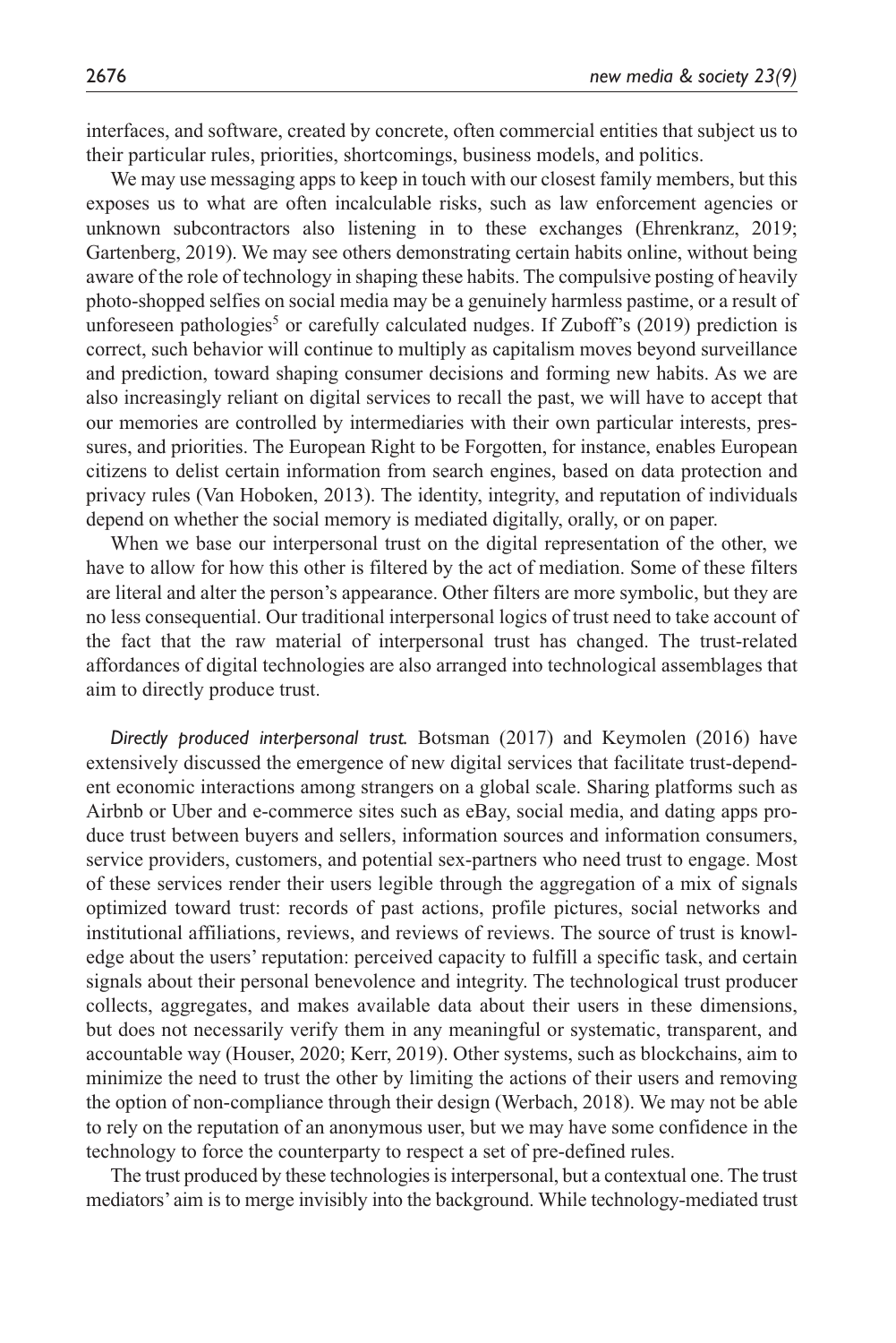cannot be separated from the trustworthiness of trust mediators, the latter have little incentive to take responsibility for any breach of trust in the interactions they structure. Users are expected to conduct their own due diligence based on information provided by the trust mediator. If they make a bad call, they may be left with little or no recourse. While users of e-commerce and sharing platforms are protected from certain, obvious cases of fraud, for example, they have limited recourse against the failure of a trust mediator to verify the trustworthiness of their users and proactively remove "bad apples" across the board.

Technology has substantial agency in both directly and indirectly produced trust. This agency forces us to consider the trustworthiness of trust mediators. Humans ultimately learn to reflect upon and interpret how the media affects the nature of conveyed information (McLuhan, 1964; Ong and Hartley, 2012). People living under oppressive political regimes learn how to gather information from untrustworthy government-controlled newspapers and how to express themselves on phone lines and in homes that are potentially tapped. A similar awareness of the agency of technology and its impact on the nature of interpersonal trust is yet to fully develop. Too often, we fail to interrogate the agency of trust technologies and allow them to sink into the background.

*Institutional trust production and digital technologies.* Digital technologies also impact the institutional logics that manage and disperse distrust across larger cultural, geographic, economic, and social distances. Institutional trust producers strengthen confidence in society by defining the governance of a social or economic domain. They set and enforce the rules, monitor compliance, and resolve conflicts in a transparent, accountable, and predictable manner (Sztompka, 1999). Instruments of control also build confidence: contracts spell out the rules that have been agreed upon by independent parties. Other forms of institutional trust include monitoring and oversight mechanisms to aggregate and disseminate information about the behavior of other actors. Markets, for example, aggregate information in prices. Yet, another form of institutional trust mitigates the negative consequences of a breach of trust. Insurance, for example, builds confidence by compensating harm. Some of these institutional trust production mechanisms are private and/or operate in a decentralized manner, but to some extent, they are all embedded in and subject to the legislative, enforcement, and adjudicative powers of the state.

Digital technologies have an impact on these institutional trust production logics. They also enable the emergence of new, technological forms of institutional trust production.

*Indirect institutional effects of technological trust production.* Traditional trust-producing institutions increasingly rely on digital technologies to fulfill their roles. Some of these technologies support humans by providing more accurate, up-to-date, detailed information, or by suggesting and ranking decision alternatives. Other technologies are intended to replace humans altogether, because they are expected to make fewer mistakes, or be more efficient. Both these developments affect the trustworthiness of traditional institutions of trust production.

Insurance companies may scrape public social media profiles for signs of licentious behavior, for example, and set premiums accordingly. Police departments deploy software to predict crime and allocate resources. Public agencies in the fields of welfare and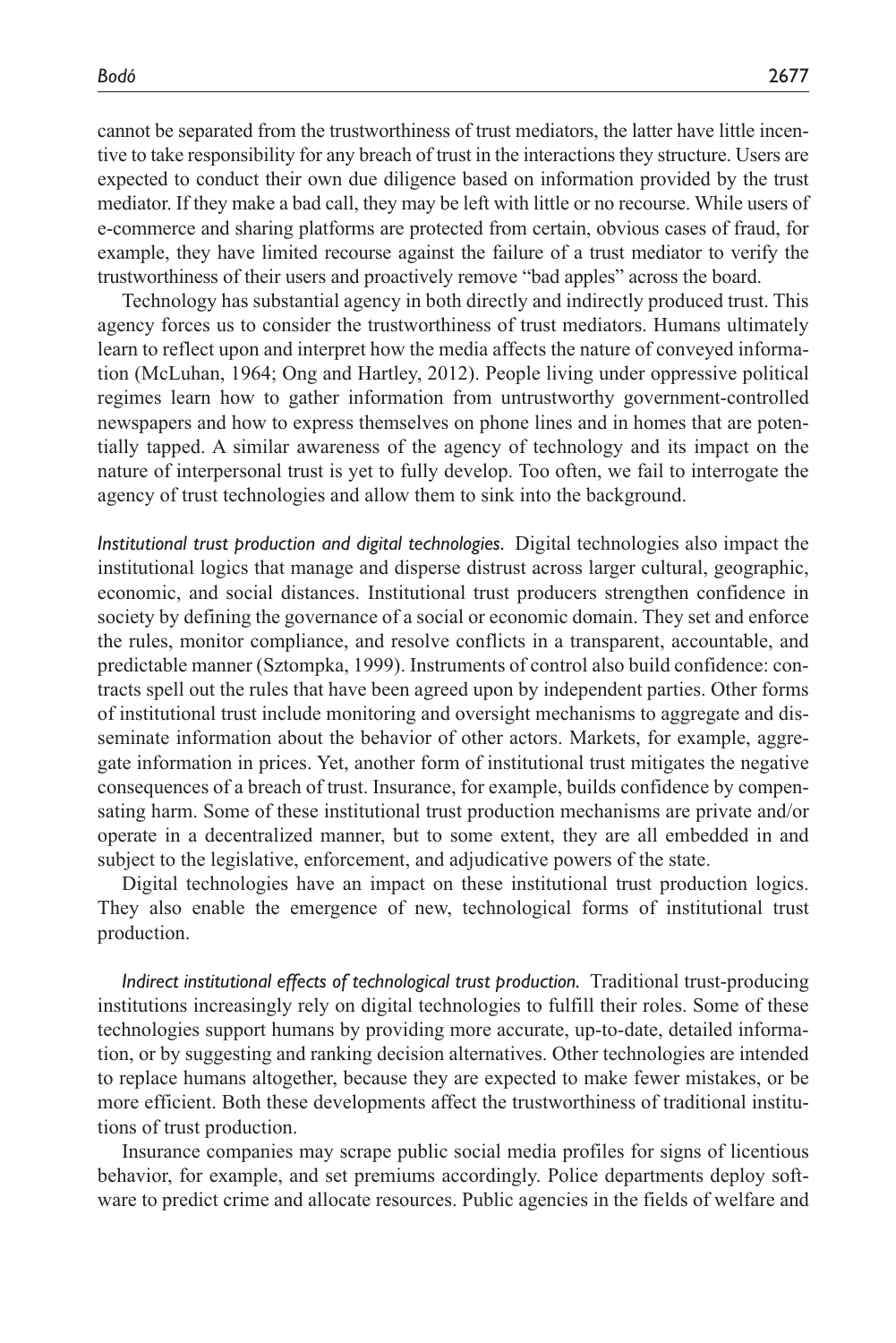healthcare have installed technological systems to counter perceived bias, corruption, simple errors, or low-quality decisions. Sometimes, humans are removed from the decision-making process altogether: news items are recommended by invisible or incomprehensible machine learning models, rather than journalists (Bodó, 2019), and Amazon employment contracts are sometimes terminated automatically.

These transformations are bringing new risks, changing the nature of the trust produced by these institutions, and impacting the latter's trustworthiness. Even if technological systems do no more than formalize and encode internal rules and procedures into technological decision-support systems, this already removes a considerable amount of human agency and discretion from the system. Bureaucratic systems may become blind machines with little or no human capacity to adjust rules to local circumstances, recognize and apply exceptions, or interpret rules when necessary (Eubanks, 2017). By contrast, the machine learning systems that are deployed in predictive policing, for example, or as news recommenders, are black boxes that produce probabilistic outcomes (Ananny, 2019). The lack of transparency of the process that converts input data into decisions carries the risk of potential algorithmic bias, discrimination, and unaccountability (Zuiderveen Borgesius, 2019). The probabilistic nature of the outcome reduces control and introduces uncertainty. There are clear conflicts between both of these elements and notions of trust and trustworthiness. If and when institutions become slot machines where non-transparent automation produces probabilistic outcomes, confidence in them will inevitably fall, and this, in turn, will necessitate new institutional arrangements to deal with the growing distrust.

*New technologies of institutional trust production.* Digital technologies have also created new logics of institutional trust production. The need for trust in digitally mediated interactions produced a plethora of technical solutions ranging from various cybersecurity tools, via online reputation systems, to technological transparency and accountability frameworks, such as open source code, or decentralized architectures. As they matured, these approaches coalesced into a number of complex trust production logics and led to the institutionalization of technological trust production. Due to limited space, I only discuss here three of these: *reputation, control*, and *insight*. A more detailed account is the task of future work.

Probably the most visible and intuitive institutionalized form of technological trust production is the global, interaction-specific catalog of human *reputation*. The US credit scoring industry (Lauer, 2017) was the first to produce reputation-based trust, which was independent from any geographically, temporally, socially, culturally, or politically defined context. With the rise of the creative class (Gandini, 2016) and precarious (digital) labor, a corresponding digital infrastructure emerged to facilitate the economic involvement of a dispersed and atomized workforce through the commodification of individual reputation. Signals of trustworthiness are fine-tuned to the requirements of specific interactions (i.e. hospitality, transportation) and standardized across highly different local contexts. Trust mediators can also mobilize automation to monitor and police interactions, and incorporate external trust-relevant signals in the online reputation. Automation and standardization allow interpersonal trust to be produced on unprecedented scales and speeds. Such centralized, systematic, and automatized accounts of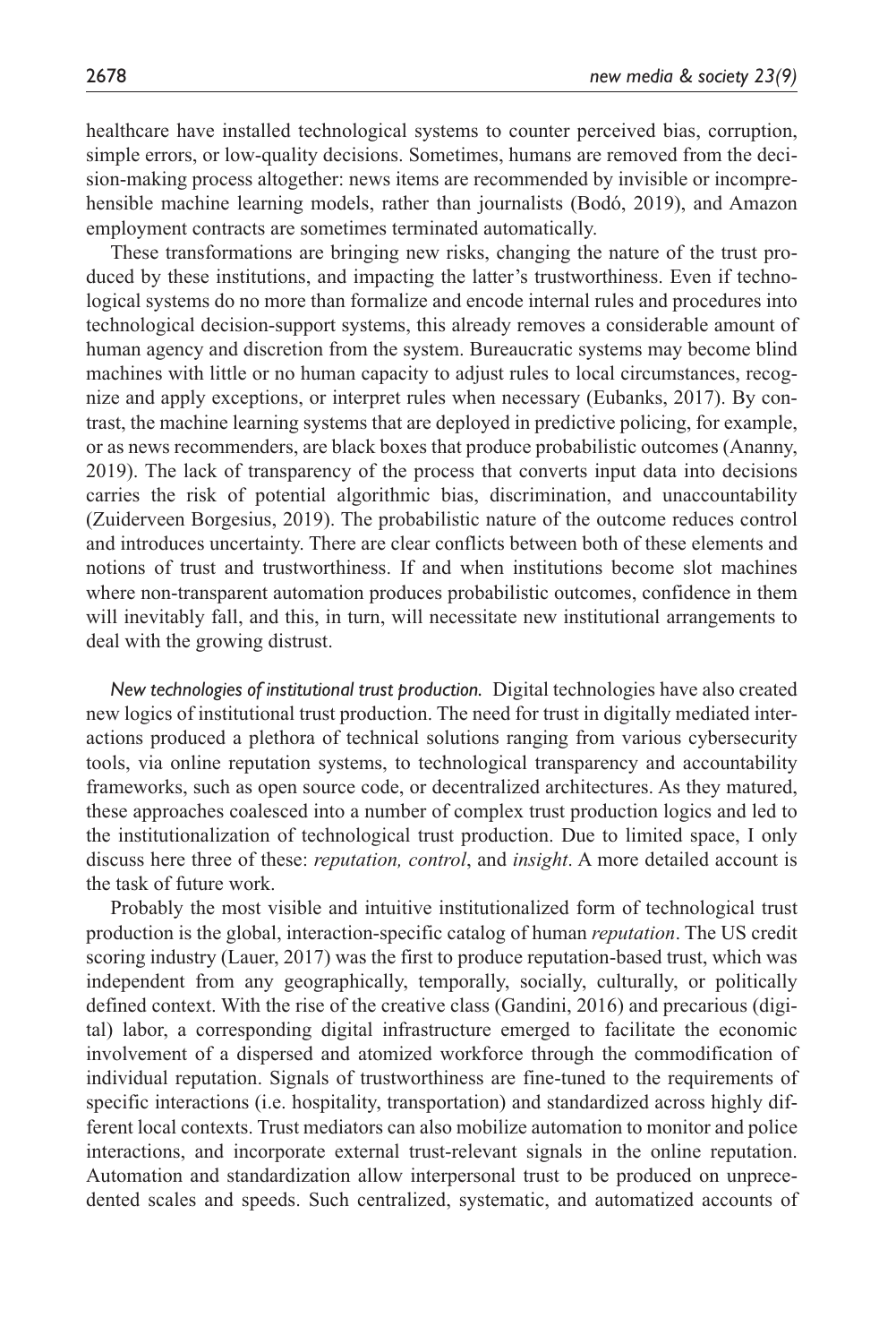reputation transform trust and trustworthiness, a form of social capital, into a commodity, an industrially produced asset that can be quantified, traded, enclosed, and sanctioned. The emerging Black markets in trustworthy online profiles (Damaini et al., 2018) and nascent discussions and laws on reputation portability (Hesse and Teubner, 2020) are just two indications of the importance of reputation-based technology-mediated trust. In a closely related manner, the Chinese social scoring system arguably achieves the same effect, with no less social impact (Elgan, 2019).

Blockchain systems follow a different logic, that of *control*. These systems try to minimize the need for trust and produce confidence by hard-coding rules into the system, both at the level of infrastructure and in their application (smart contracts). This ensures that the behavior of the system is predictable. Crypto tokens, the value distribution mechanisms in these systems are similar to the trust generating abstract tokens described by Giddens (1990), which circulate across different localities without changing their meaning.

Machine learning–based systems produce trust from *insight*. More and more exact and comparable data; more quantifiable, verifiable, and objectifiable knowledge; and more transparency has led to more predictable, arguably trustworthy private and public institutions through increasing the calculability of risks, reduction of uncertainties, and limitation of contingencies (Beniger, 1986; Foucault, 1991; Porter, 1996). Technologies that rely on the systematic, automated analysis of large datasets, such as machine learning, and automated recommendation and decision systems in commerce, search, ad-tech, fintech, news, or social media build on the same logic of mechanical objectification to produce trust between information producers and consumers (Tang and Liu, 2015). They transform unprecedented insights into their users' actions into suggestions of arguably trustworthy connections and interactions. Google's PageRank algorithm transforms insight into the Internet's linking structure into measures of relevance. Facebook and Twitter increasingly analyze patterns of information posting, sharing, and consumption to filter untrustworthy information, and to populate our information environments with familiar, trusted sources. There are many struggles, conflicts, and failures around this logic. The nature, working, and reliability of such insight-based trust production often remain opaque or incomprehensible. The supposedly trustworthy suggestions or decisions are often contentious or outright wrong. Yet, despite the concerns, the power of the objectification logic and the ubiquity and convenience of such systems make them hard to avoid.

These various logics of direct technological institutional trust production are not necessarily new in and by themselves. Professional associations have always played an important role in maintaining reputations. Rites, standards, protocols, or contracts are timeless instruments of control. The scientific revolution was launched by the shift toward the current logics of quantification, objectification, and insight. Yet, the technological modes of institutional trust production also differ substantially from the traditional logics of institutional trust, as they come with a number of new, known, and unknown, risks.

Technological trust producers rely on automation, the minimization of human oversight, and the ability continuously to upgrade their technical design in response to the changes in their technical and social environment (Gürses and van Hoboken, 2018).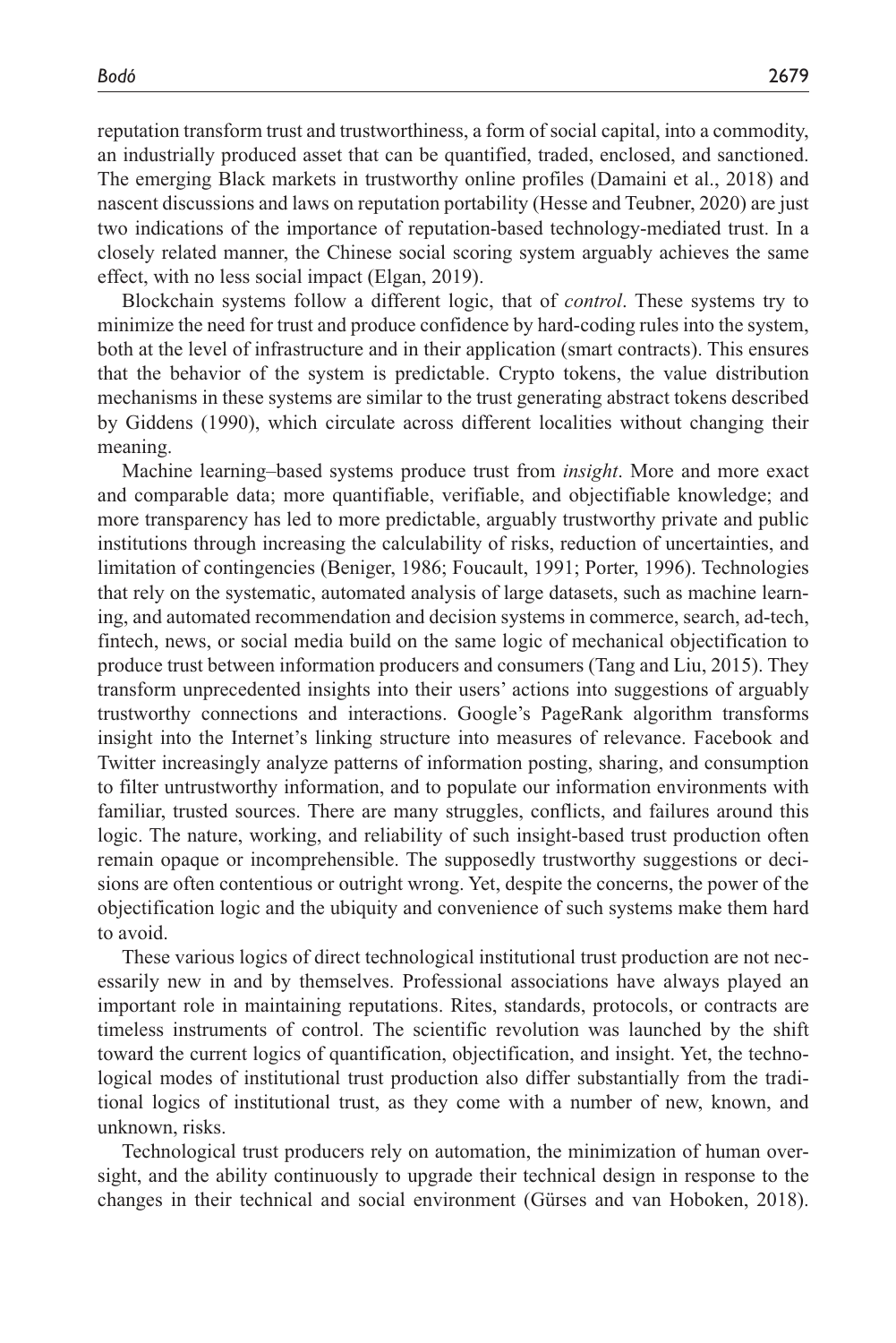They tend to be weakly embedded in the institutional distrust management frameworks, including regulation. The scale, speed, modularity, temporality, and adaptability of technological trust-mediators differ starkly from the design of our traditional institutions of trust, which is still deeply rooted in temporal and social predictability, familiarity, and stability.

Digital technologies have clear agency in the interpersonal and institutional processes of trust mediation. The more the technology is focused on producing trust, the more its trustworthiness needs to be externally assessable, verifiable, and comparable to other abstract systems of trust production. In the next section, I will discuss the question of trust *in* trust mediating technology.

#### *Trust* in *technology*

It is impossible to discuss the trust produced *by* technology without considering the trustworthiness *of* trust-producing technologies. The agency of technology is crucial, yet, its influence on the trust it produces is largely unknown.

The question of trust in digital technology has a long history in Computer science/ Information Science/Computer Mediated Communication research (Cheshire, 2011; Clarke, 2006; Harper, 2014; McKnight et al., 2002, 2011; Söllner et al., 2016). Trust research in these disciplines is very empirically focused, and pays a lot of attention of the trust-related dispositions, intentions, and behavior of the user vis-à-vis a digital technology. In contrast, possibly because it is harder to operationalize, the institutional conditions of the trustworthiness seem to be undertheorized. This article may contribute to the existing models by elaborating the institutional aspects of trustworthiness, which may affect the individual behavior, but operate independent of both the trustor's mental state and the intrinsic qualities of technologies. The issue, as I detail below, is the independent (institutional) assessability and verifiability of trustworthiness, which affects the validity of the technology-mediated trustworthiness of individuals wishing to cooperate with the help of trust mediators.

The main reason for this latter approach is that the strategies by which we engage with and via trustworthy systems can be starkly different from those that we mobilize when we need to rely on systems that are not to be trusted. The agency of technology needs to be recognized so it can be properly addressed. The first step in this process is to inquire whether we can trust technology to produce trust. As I argue in the following section, structural hurdles prevent the establishment of this trustworthiness.

The most straightforward way to approach the trustworthiness of trust mediators is through the ability, benevolence, and integrity (ABI) framework (Mayer et al., 1995). "Ability" or competence relates to the skills and expertise the trustee must possess in order to meet the relevant expectations with regard to the context where trust is needed. "Benevolence" refers to the trustee's willingness to act beyond their own self-interest, to the benefit of the trustor. "Integrity" signals that the trustor and the trustee share some fundamental moral, ethical, or legal principles, which guide the actions of the trustee.

*Competence.* The competence of trust mediators is context-specific. A search engine, for example, is expected to show the most relevant answers to a specific information query.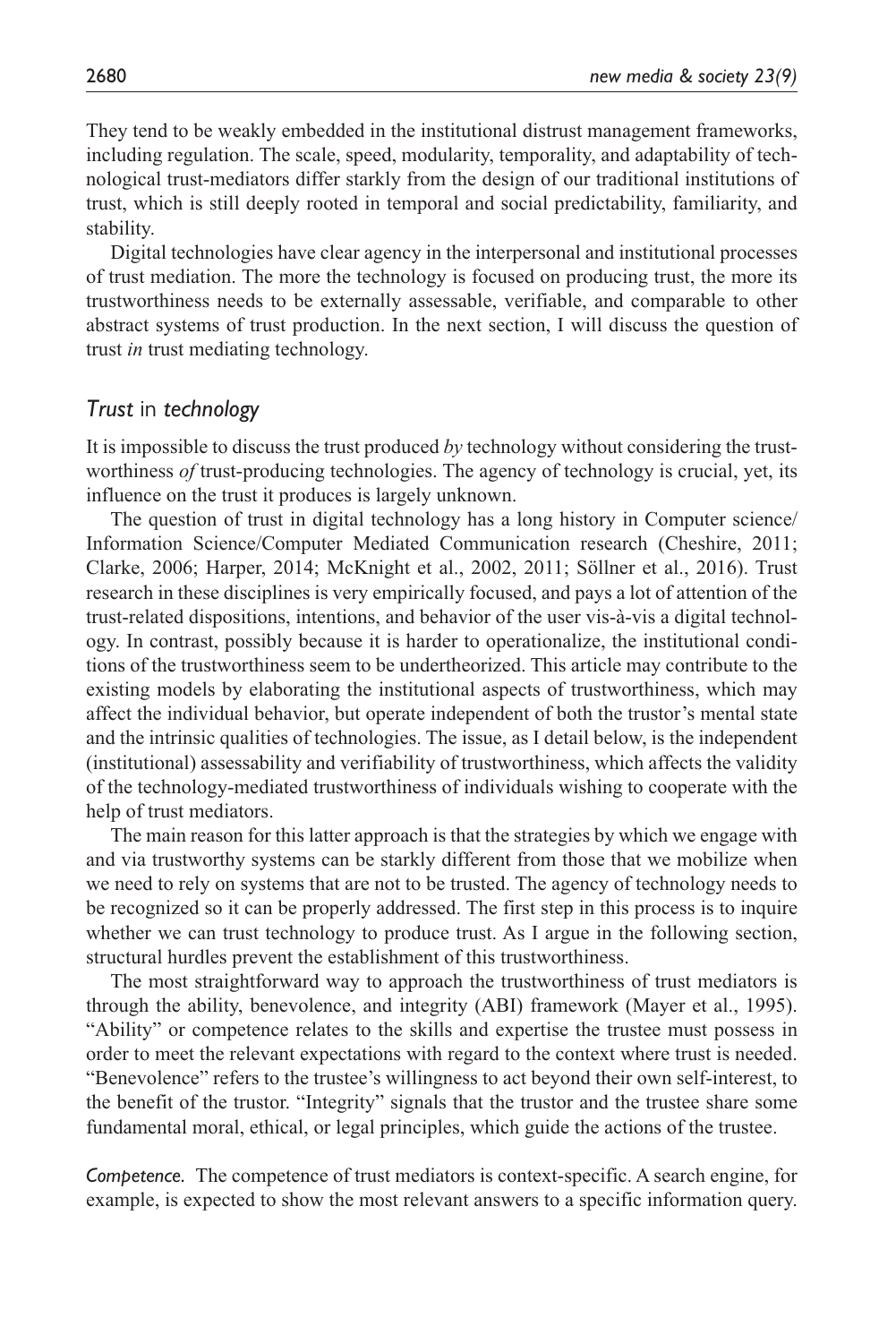The electronic marketplace must link supply and demand in a trustworthy way. A smart contract must be bug-free and work as promised. Organizational safeguards should be in place if technology fails. Automated decisions should be explainable and contestable. Conflict resolution and arbitration regimes should be able to review and resolve complaints. Fraud should be detected, prevented, or remedied. If internal procedures fail, judicial review should remain an option.

The problem with building confidence in the technical aspects of system competence is the *instability of the technology and the fragmentation of contexts and experiences*. We can only judge the trustworthiness of technology based on our own past experience, or based on others' experiences. None of this is helpful, however, if the same technology is deployed in radically different contexts, if it produces probabilistic outcomes, if the technology changes quickly, or if the technology produces personalized outcomes that differ for each user. The experience of technology's ability to fulfill expectations will be limited to each single case. What I experienced today may not be what I will experience tomorrow, in a different context or at a different location, or it may not be what someone else experienced at the same time or under similar conditions. Individuals and societies lack appropriate procedures, infrastructures, and institutions to observe, accumulate, and aggregate such unique experiences across greater temporal and socio-geographic distances (Bodó et al., 2017). Such aggregation is the core competence of the technologies themselves, of course, but no mechanisms have emerged to date that have external access to such aggregates or that build comparable knowledge independently. Given their lack of reliable firsthand trust signals, users must rely on secondary signs, Keynesian beauty contests (Keynes, 1964), and speculative bubbles to guess the competence of trust mediators (Csigó, 2016).

On the other hand, the problem with assessing the organizational aspect of competence is *incompleteness.* Most readers are likely to be aware of situations in which social media companies, content platforms, or search engines have censored information. It is usually hard to get a comprehensive explanation of the process or reasons behind such censorship, and it often takes considerable effort to contest such a decision. According to Suzor (2019), this is because technology firms operate in a state of lawlessness. Technology companies' competitive advantage rests upon their ability to scale their operation technologically with minimal or no human intervention. Human oversight does not scale well, meaning that trust mediators have an economic incentive to minimize the costs of the non-scaling human, organizational aspects of their operations by standardizing procedures, limiting their scope, and outsourcing such activity to subcontractors in low-income countries. This standardization and outsourcing disembed human oversight from the local norms, standards, applicable laws, and institutional frameworks that would otherwise address such issues. Such reduced governance mechanisms offer limited, decontextualized, imprecise, and inscrutable procedures for users to handle the risks and harms produced by the technologies.

The unstable nature of the technical components of trust mediators results in competence uncertainty. Organizational safeguards could potentially alleviate this uncertainty, but there are substantial economic disincentives for firms to go beyond the bare minimum. Taken together, these logics make the external assessment of the competence of trust mediators extremely problematic.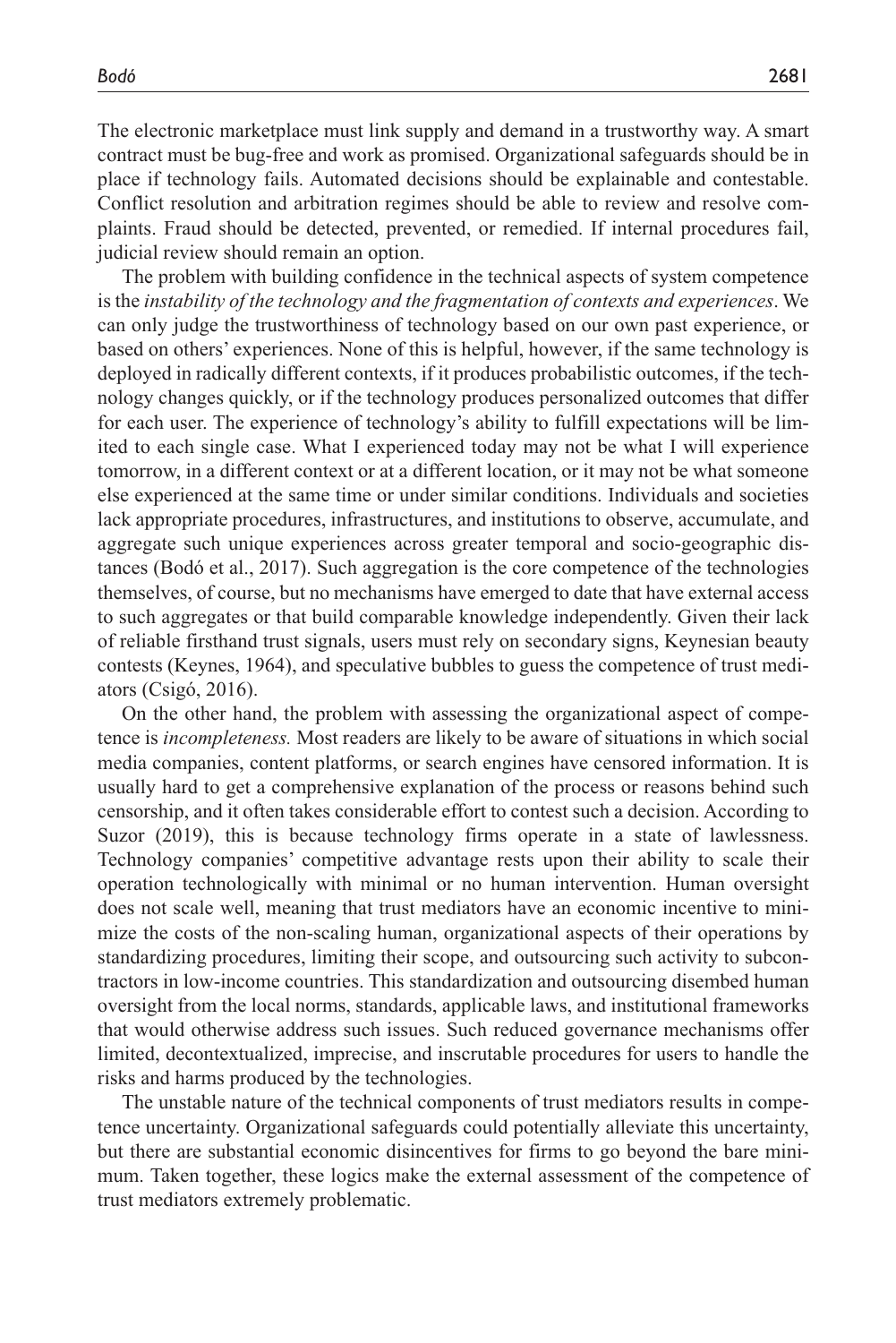*Benevolence.* The benevolence aspect of trust mediators concerns their ability and willingness to act in the interests of their users, potentially at the expense of their own selfinterest. Hardin (2002) refers to this as "encapsulated interest," Zucker (1985) calls it "independence from self-interest," and Parsons (1939) describes it as "other-orientation." There are two systemic challenges associated with the assumption that trust mediators are benevolent.

First, there are severe and persistent asymmetries of information and power between trust mediators and users that prevent the latter from forming reasonable expectations about the benevolence of trust mediators. Trust mediators know about their users' most intimate details; preserve long-forgotten memories; and analyze communication, transactions, social interactions, purchases, interests, and psychological profiles. Such extreme exposure forms the raw material for trust mediation. On the other hand, trust mediators remain completely non-transparent. The workings of their technology are impenetrable; their internal rules, procedures, organization, and responsibilities remain opaque; and the details of business relationships with third parties are kept secret. This information asymmetry translates into power asymmetry. Users have very little ability to learn about, assess, or exercise control over the operation of trust-mediating technologies, while trust mediators themselves are in a position to exercise control over certain aspects of their users' lives. In addition, most users have little choice as to whether and how they engage with trust mediators. Some trust mediators occupy monopoly or quasimonopoly positions, and can get away with offering "take it or leave it" choices, because for the individual, the cost of exclusion is simply too high (Feld, 2019). Leaving often means being locked out of whole domains of trust relationships.

Second, trust-mediating technologies are situated in a complex web of interests in which users are not the only, and often not the most important, stakeholders. The interest of users in relation to privacy, in relation to the goals served by algorithmic decisions, or to how users are represented on and served by trust-mediating technological systems, compete against the interests of other parties. The company wants to make savings on human oversight costs, in order to meet the profit expectations of shareholders and investors. Sellers and advertisers who pay for the services of trust mediators want to see and control user behavior. Governments want trust mediators to help them enforce the law. All of these interests directly compete with the legitimate interests of users.

Trust mediators are expected to encapsulate the interests of those parties that are able to exercise some form of power or control over them. Shareholders control trust mediators on the basis of the stock price and the company board. Advertisers and other businesses exercise control through the fees they pay and the business they bring. Governments exercise control over trust mediators through regulation. Users, meanwhile, have little power to negotiate the terms of service; they do not pay fees in many cases (or at least not directly); and they have little voice in the governance of the technologies. This relative powerlessness, in comparison to all the other interests, as well as vis-à-vis the trust mediators themselves, forms the second systemic challenge to the benevolence of trust mediators.

These extreme power and information asymmetries prevent users from basing their expectations of the benevolence of trust mediators on a rational, calculative form of trust.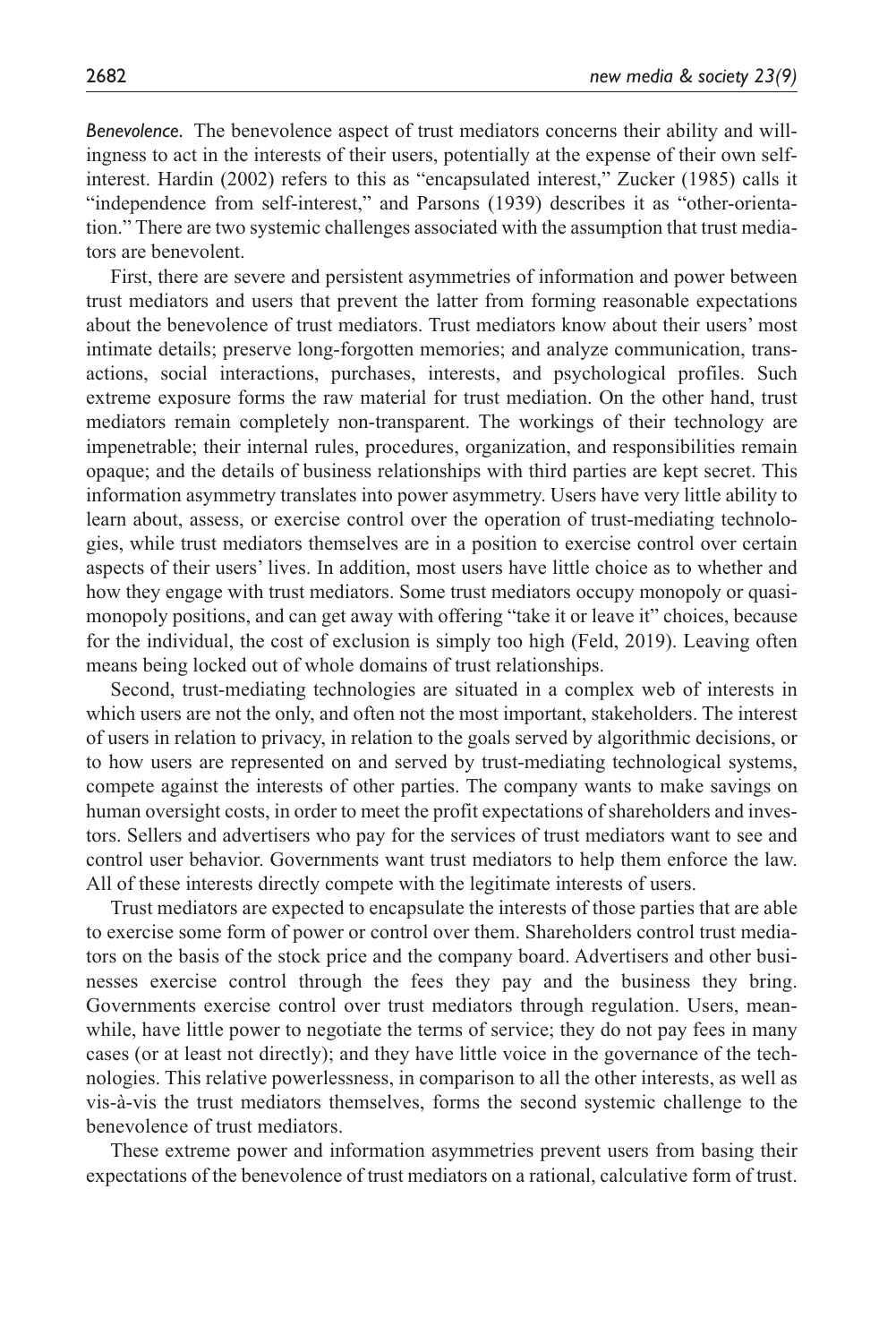What they are left with is faith, the same relationship the faithful have with inscrutable, all-powerful, and life-controlling deities.

*Integrity.* Finally, by "integrity," we mean that that the trustee's actions are congruent with their words, and that there is some shared moral and ethical ground between the trustor and the trustee.

At present, the integrity of trust mediators is under renewed scrutiny. When Google's famous 'Don't be evil' motto is silently removed from the company's code of conduct (Conger, 2018), and when Facebook argues in court that the Cambridge Analytica affair did not constitute a breach of privacy (Biddle, 2019), such companies are setting themselves apart from the value-expectations of their users and trying to establish new norms. When tech CEOs have to step down due to their personal conduct (Isaac, 2017), when tech employees publicly object to their firms doing business with authoritarian regimes (Gallagher, 2019) or contentious domestic law-enforcement practices (Chan, 2019), and when consumers pay attention to firms' questionable environmental or labor records (Merchant, 2017), the integrity of these companies is called into question.

There are systemic reasons behind a sustained value incongruence between users and highly innovative technologies on a global scale. The two most important logics at work here are the disruptive nature of innovation and the difficulty of maintaining integrity across a diverse and conflicting global value landscape.

First, digital innovation is disruptive. Similar eras when innovation led to the radical transformations of social, economic, cultural, and political relations and practices have been associated with rapid declines in trust and the rise of new modes of trust production (Zucker, 1985). Disruption replaces existing institutions and logics of social and economic organization and trust production with new ones, and thereby destroys the predictability and familiarity of the economic and social relationships that these institutions formed and maintained. It is hard to assume natural and frictionless value congruence within the logic of disruptive innovation when it aims to destroy and rebuild pre-existing trust expectations, logics, values, and institutions.

Second, trust mediators gain their power from the standardization and automation of trust production across widely different local contexts. The global visibility of trust mediators' local actions makes it very difficult for them to isolate the effects of their commitment to incompatible value regimes in different local contexts. Many Western technology companies have had to consider the reputational and trust-related costs of doing business in countries that are seen as oppressive from a Western perspective. Similar concerns have been raised about doing business with Western military actors, secret services, or law enforcement bodies. A number of value communities struggle to establish their own norms over trust-mediating services. Attempts to neutralize such value conflicts by removing human discretion and introducing automation only exposes and amplifies them, as Twitter recognized when the artificial intelligence (AI) system intended to remove Nazi hate speech reportedly started to filter Republican politicians (Panetta, 2019).

The integrity of trust mediators ultimately boils down to commercial considerations. Maintaining a level of integrity that reflects fundamental Western values may come at the price of not doing business in some other parts of the world. On the other hand, a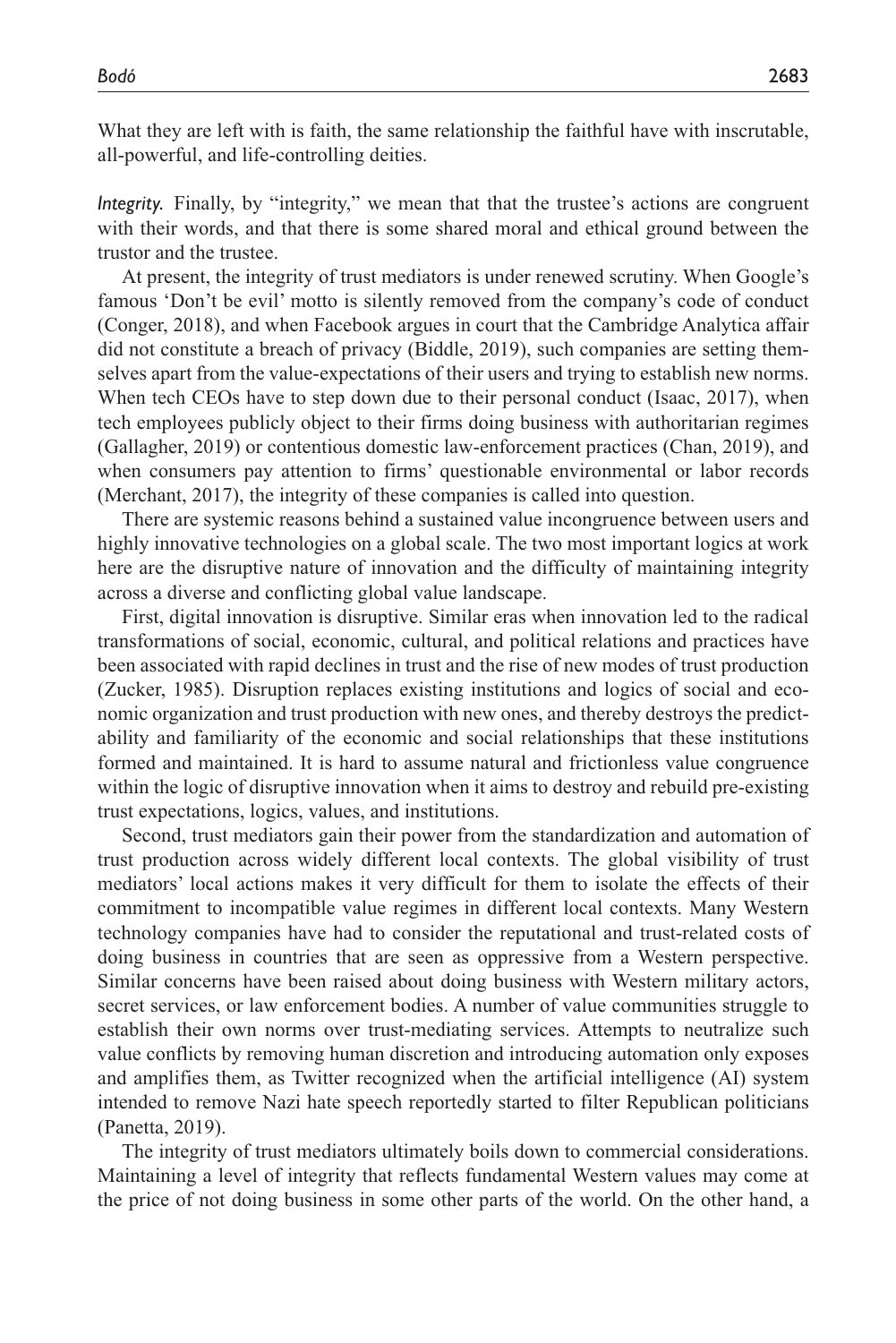profit-prioritizing approach may make it difficult to maintain integrity in one or more local contexts.

It would seem reasonable to establish the trustworthiness of trust mediators before we use them to produce interpersonal and institutional trust, and allow pre-existing modes of interpersonal and institutional trust production to be transformed. Yet, systemic barriers are preventing both users and societies from building confidence in trust-mediating technologies. In the best-case scenario, it is impossible to establish the trustworthiness of trust mediators. In the worst case, however, they are not to be trusted at all, because they are unable to produce trust in a trustworthy manner, because they do not have their users' best interests at heart, or because they lack the necessary moral integrity to do so. The implications of these different scenarios will be addressed briefly in the conclusion.

#### **Conclusion: shifting the sources of trust in trust mediators**

To date, the source of trust in digital technology has mainly been ideological, rooted in a mix of American 1960s counterculture, neoliberal economic thought, and libertarian political beliefs, which suggested that better technological tools lead to more just, equitable, inclusive, and democratic social, political, and economic structures; that regulation comes at the cost of innovation; that the powers of central government are dangerous, but that disruption based on market innovation is beneficial; and that progress is inevitable (Barbrook and Cameron, 1996; Morozov, 2014). This militant optimism (Rossetto, 2018) was able to create and support trust and dispel distrust of technology when all other procedural sources of establishing trustworthiness were lacking, and when firsthand experiences clashed with expectations.

At the beginning of the 2020s, faith in technology in general, and unregulated innovation in particular is dwindling. Highly contentious social, cultural, political, and legal conflicts called into question the competence of technological trust mediators and our reasons to trust them. A wide range of issues are debated, such as the liability for data breaches (Shackelford et al., 2015); intermediary liability for spreading hate speech or misinformation (Klonick, 2017); the democratic function, control, and oversight of recommender systems (Helberger, 2019), the control of discrimination by AI systems (Zuiderveen Borgesius, 2019); or the privacy guarantees of contract tracing apps, used to control pandemics (PEPP-PT Team, 2020). The debates also illustrate how difficult it is to calculate the costs and benefits, the governance, the vulnerabilities, and the risks of trusting technology with producing trust.

It may seem that the ubiquity and power of digital intermediaries make it almost impossible to address their "lawlessness" (Suzor, 2019). Yet, there are a number of potential approaches to increase their trustworthiness. The detailed description of this institutional approach goes beyond the limits of this article, and will be discussed in future work. Here, I refer only the two most important challenges that the institutionalization of technological trust production faces: the limits of internal trust guarantees and the conditions of external accountability.

Enthusiasts of blockchain technology and the decentralized web argue that certain technology design choices, such as open sourcing software; decentralization; the possibility of open participation in the design and operation of technology; radical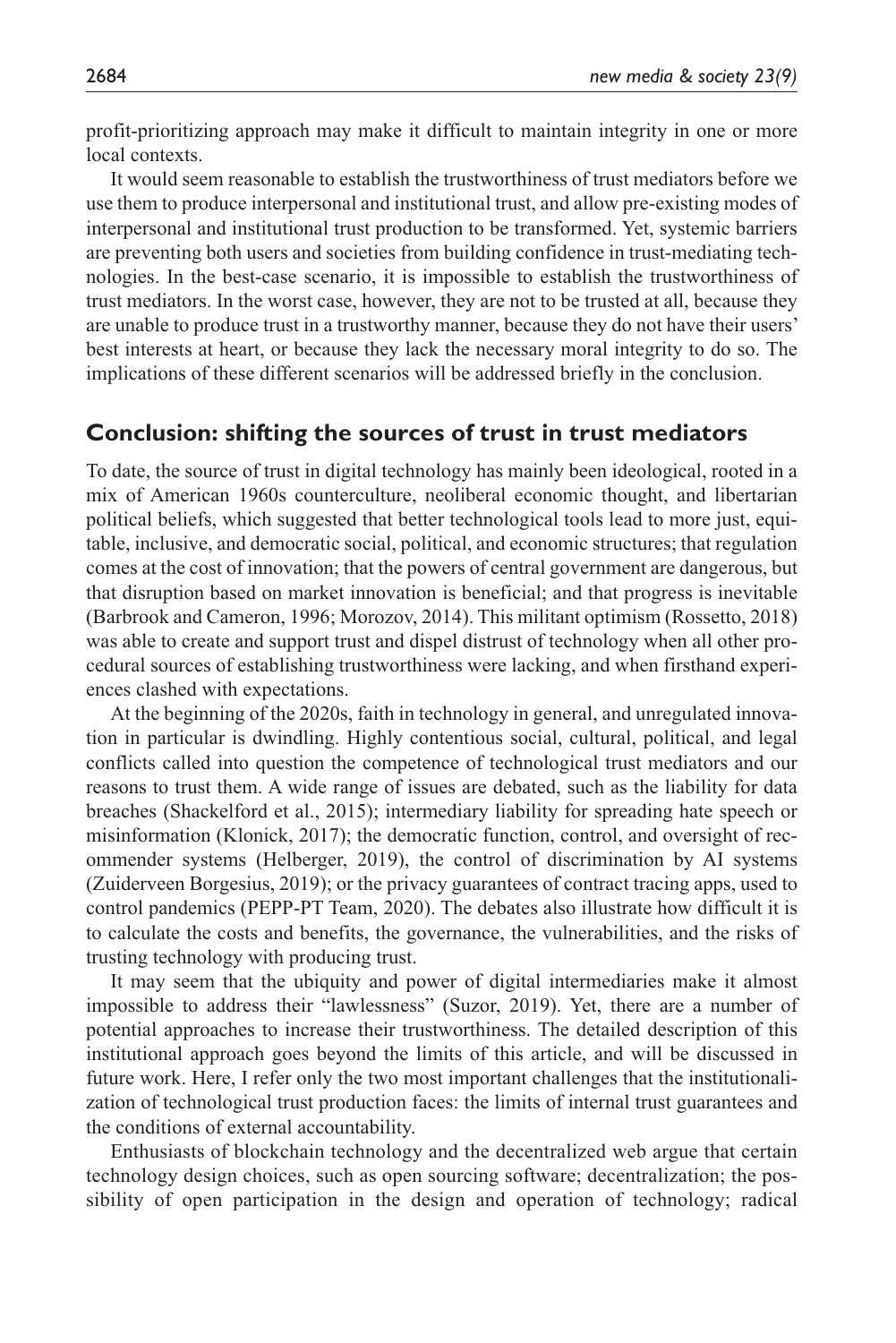transparency in all aspects of the system, including standards, protocols, algorithms, transaction records, and governance; the standardization and objectification of decisions; and the general reduction of problems to mathematical indicators, are adequate internal logics to address systemic trust issues in trust mediation (Bodó and Giannopoulou, 2019).

I argue that these architectural trust guarantees are necessary but may not be sufficient precursors to trustworthiness. Technological safeguards must be complemented by adequate internal governance structures and clear external accountability. Rules need to be unambiguous, due process should exist to adjudicate conflicts, clear paths are required to redress mistakes, and so on. Such organizational measures cannot be completely incongruent with local contexts, norms, customs, and institutions, and they thus need to be embedded in local institutional interdependencies of distrust management.

This embeddedness is the precondition of external accountability. It includes, but should not be limited to, the regulation of trust mediators, issues of jurisdiction and enforcement, the creation of legal certainty, and establishing the applicable laws. The local embeddedness of technological trust mediators includes issues such as where they store their data or host their infrastructures, where they develop their technologies, how they are present in the local economy, and how they relate to local actors, from communities to professional associations. All of these interfaces, exposures, and frictions provide local insight and control over the operation of global-scale trust technologies and integrate them in the institutional networks of distrust. At present, these different guarantees of the trustworthiness of trust mediators are implemented in a fragmentary and incomplete manner, if at all. In the long run, these isolated approaches will need to develop together.

Digital trust mediation has been a relatively marginal service to date, but it is quickly becoming a core element of the digital infrastructure. This implies that we need better analytical tools to assess the known and unknown risks associated with digital technologies, allowing us to manage distrust, design them to be more trustworthy, and rely on the trust they produce.

#### **Funding**

The author disclosed receipt of the following financial support for the research, authorship, and/or publication of this article: The Lab has received funding from the European Research Council (ERC) under the European Union's Horizon 2020 research and innovation program (grant agreement no. 759681). The paper has been written with the support of a Fellowship grant at the Weizenbaum Institute, Berlin. The author is immensely grateful for the ideas, inspiration, critique, helpful comments of the members of the Lab: João Pedro Quintais, Alexandra Giannopoulou, and Valeria Ferrari; the members of the Distributed Trust Consortium: Esther Keymolen, Seda Gürses, Jaap-Henk Hoepman, and Jurgen Goossens; the members of the 'Trust in distributed environments' Research Group at the Weizenbaum Institute; and the editors and anonymous reviewers of NMS.

#### **ORCID iD**

Balázs Bodó **iD** <https://orcid.org/0000-0001-5623-5448>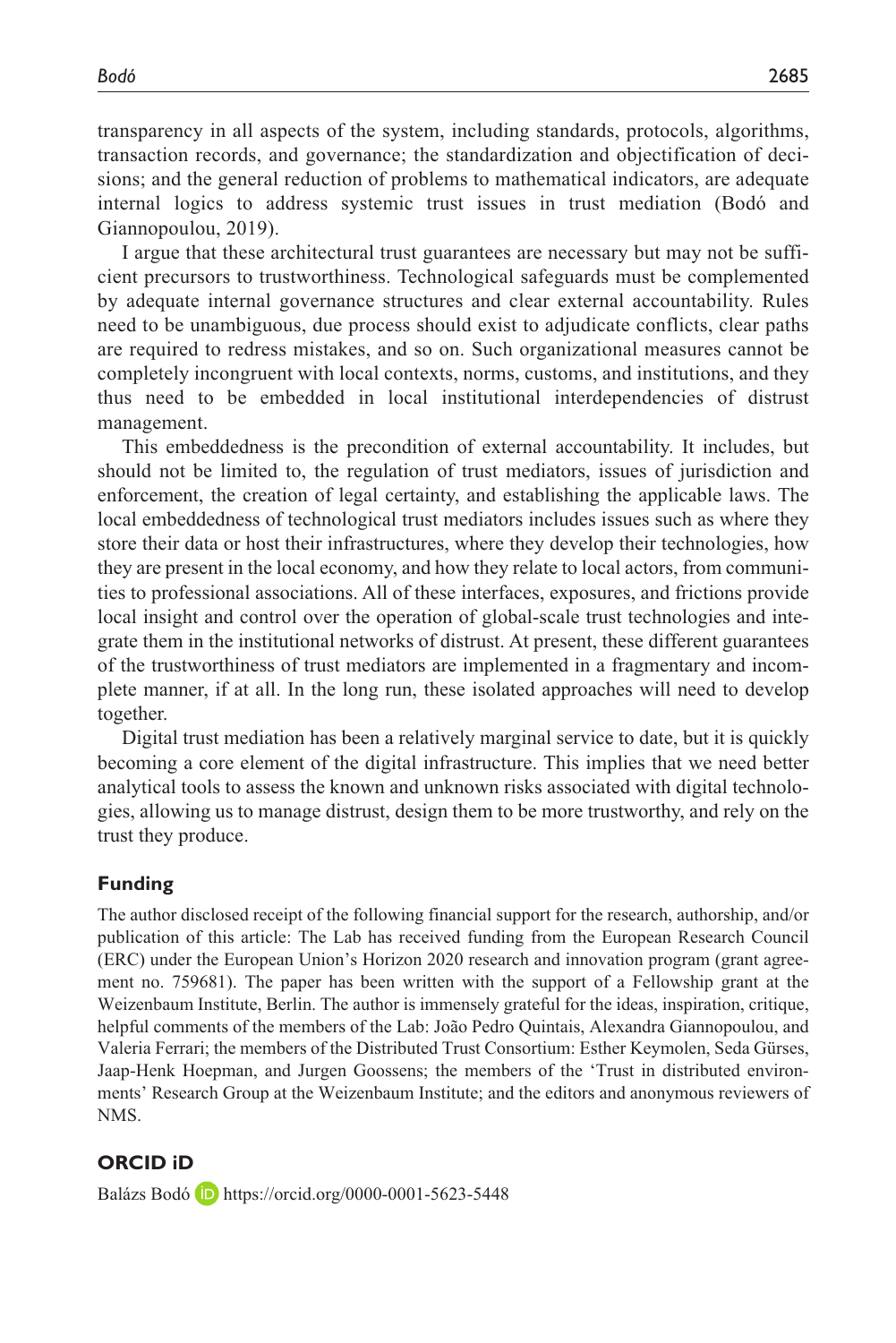#### **Notes**

- 1. For a detailed definition, see Section 'Defining mediated trust'.
- 2. Despite important differences in the literature, I use the term "risk" to refer to future events, both calculable and unforeseeable, which necessitate a "leap of faith," or trust to manage, to refer to Beck's work on "risk society" and the unforeseen risks digital (trust) technologies may bring forward.
- 3. There is substantial disagreement in the legal literature on the impact of (contractual or legal) control and trust. Some argue that trust and control are mutually exclusive. Others suggest that a need for control signals mistrust, and thus undermines trust. Still others suggest that trust is a precondition for entering into contractual relations. There is evidence that legal certainty and regulation is an important enabler of trust. Trust and control (through contracts) can also complement and strengthen each other. See Woolthuis et al. (2005) for an overview of the literature. I have no intention to take a position in that debate.
- 4. This definition regards the technical component as part of a complex techno-social assemblage with institutional, and human elements. It is in line with the mainstream STS literature, but is somewhat in contrast with a more traditional separation of information systems and system providers in the Computer Science and Information Systems literature, such as Söllner et al. (2016) or McKnight et al. (2011). I agree with Gürses and van Hoboken (2018) that the agile turn in software development rendered the strict separation of information systems and system providers obsolete.
- 5. Technology operators may both cause and design addiction (Eyal, 2014; Kuss and Griffiths, 2011). Plastic surgeons have warned about 'Snapchat dysmorphia': patients requesting surgery to resemble photo-manipulated selfies (Ramphul and Mejias, 2018).

#### **References**

- Ananny M (2019) *Probably speech, maybe free: toward a probabilistic understanding of online expression and platform governance*. Report, 21 August. New York: Knight First Amendment Institute. Available at: [https://knightcolumbia.org/content/probably-speech-maybe-free](https://knightcolumbia.org/content/probably-speech-maybe-free-toward-a-probabilistic-understanding-of-online-expression-and-platform-governance)[toward-a-probabilistic-understanding-of-online-expression-and-platform-governance](https://knightcolumbia.org/content/probably-speech-maybe-free-toward-a-probabilistic-understanding-of-online-expression-and-platform-governance)
- Barbrook R and Cameron A (1996) The Californian ideology. *Science as Culture* 6(1): 44–72.
- Beck U (1992) *Risk Society: Towards a New Modernity (Theory, Culture & Society)*. London; Newbury Park, CA: SAGE.
- Beniger JR (1986) *The Control Revolution : Technological and Economic Origins of the Information Society*. Cambridge, MA: Harvard University Press.
- Biddle S (2019) In court, Facebook blames users for destroying right to privacy. *The Intercept*, 14 June. Available at:<https://theintercept.com/2019/06/14/facebook-privacy-policy-court/>
- Bijker WE, Hughes TP, Pinch TJ, et al. (1987) *The Social Construction of Technological Systems: New Directions in the Sociology and History of Technology*. Cambridge, MA: MIT Press.
- Bodó B (2019) Selling news to audiences: a qualitative inquiry into the emerging logics of algorithmic news personalization in European quality news media. *Digital Journalism* 7: 1054–1075.
- Bodó B and Giannopoulou A (2019) The logics of technology decentralization: the case of distributed ledger technologies. In: Ragnedda M and Destefanis G (eds) *Blockchain and Web 3.0: Social, Economic, and Technological Challenges*. Available at: [https://papers.ssrn.com/sol3/](https://papers.ssrn.com/sol3/papers.cfm?abstract_id=3330590) [papers.cfm?abstract\\_id=3330590](https://papers.ssrn.com/sol3/papers.cfm?abstract_id=3330590)
- Bodó B, Helberger N, Irion K, et al. (2017) Tackling the algorithmic control crisis: the technical, legal, and ethical challenges of research into algorithmic agents. *Yale Journal of Law & Technology* 19: 133–180.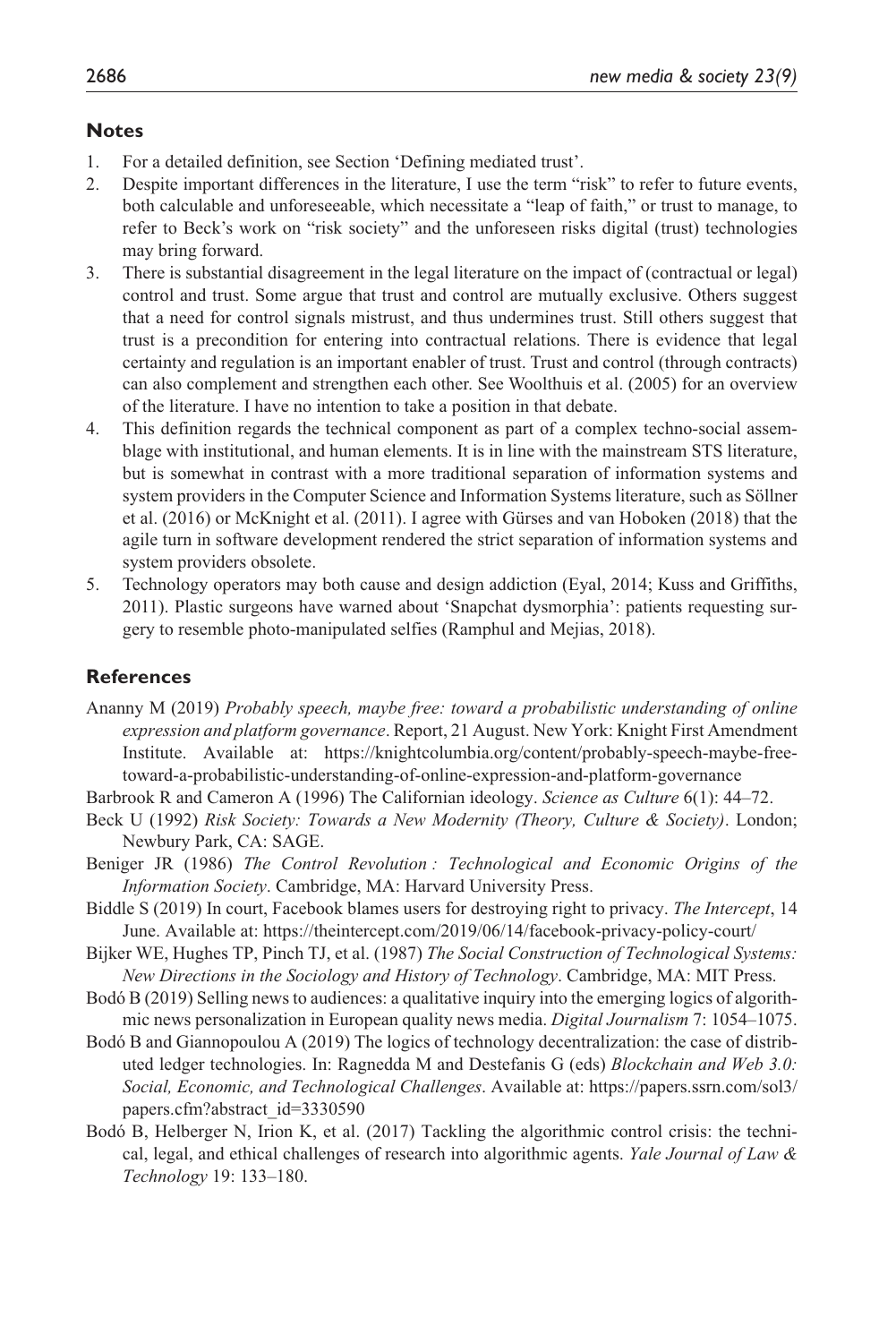- Botsman R (2017) *Who Can You Trust? How Technology Brought Us Together and Why It Might Drive Us Apart*. 1st ed. New York: PublicAffairs.
- Buzan B and Lawson G (2015) *The Global Transformation: History, Modernity and the Making of International Relations (Cambridge Studies in International Relations 135)*. Cambridge: Cambridge University Press.
- Catterberg G and Moreno A (2005) The individual bases of political trust: trends in new and established democracies. *International Journal of Public Opinion Research* 18(1): 31–48.
- Chan R (2019) Microsoft workers are asking the company to cancel its \$8 million of contracts with ICE, after their colleagues at GitHub take a stand. *Business Insider Nederland*. 10 October. Available at: [https://www.businessinsider.nl/microsoft-github-ice-contracts-soli](https://www.businessinsider.nl/microsoft-github-ice-contracts-solidarity-2019-10/)[darity-2019-10/](https://www.businessinsider.nl/microsoft-github-ice-contracts-solidarity-2019-10/)
- Cheshire C (2011) Online trust, trustworthiness, or assurance? *Daedalus* 140(4): 49–58.
- Clarke K (ed.) (2006) *Trust in Technology: A Socio-technical Perspective (Computer Supported Cooperative Work 36)*. Dordrecht: Springer.
- Cofta P (2006) Distrust. In: *Proceedings of the 8th international conference on electronic commerce the new E-commerce: innovations for conquering current barriers, obstacles and limitations to conducting successful business on the Internet—ICEC'06*, Fredericton, NB, Canada, 13–16 August: New York: ACM Press.
- Conger K (2018) Google removes 'don't be evil' clause from its code of conduct. *Gizmodo*, 18 May. Available at: [https://gizmodo.com/google-removes-nearly-all-mentions-of-dont-be](https://gizmodo.com/google-removes-nearly-all-mentions-of-dont-be-evil-from-1826153393)[evil-from-1826153393](https://gizmodo.com/google-removes-nearly-all-mentions-of-dont-be-evil-from-1826153393)
- Corritore CL, Kracher B and Wiedenbeck S (2003) Editorial. *International Journal of Humancomputer Studies, Trust and Technology* 58(6): 633–635.
- Crawford K and Joler V (2018) Anatomy of an AI system: the Amazon echo as an anatomical map of human labor, data and planetary resources. *AI Now Institute and Share Lab*. Available at: <http://www.anatomyof.ai>
- Crozier M, Huntington SP and Watanuki J (1975) *The Crisis of Democracy: Report on the Governability of Democracies to the Trilateral Commission*. New York: New York University Press.
- Csigó P (2016) *The Neopopular Bubble*. Budapest: CEU Press.
- Damaini AA, Nugroho GS and Suyoto S (2018) Fraud crime mitigation of mobile application users for online transportation. *International Journal of Interactive Mobile Technologies* 12(3): 153.
- Ehrenkranz M (2019) Snapchat employees allegedly misused Internal tools to snoop on users: report. *Gizmodo*, 23 May. Available at: [https://gizmodo.com/snapchat-employees-allegedly](https://gizmodo.com/snapchat-employees-allegedly-misused-internal-tools-to-1834989316)[misused-internal-tools-to-1834989316](https://gizmodo.com/snapchat-employees-allegedly-misused-internal-tools-to-1834989316)
- Elgan M (2019) Uh-Oh: Silicon Valley is building a Chinese-style social credit system. *Fast Company*, 26 August. Available at: [https://www.fastcompany.com/90394048/uh-oh-silicon](https://www.fastcompany.com/90394048/uh-oh-silicon-valley-is-building-a-chinese-style-social-credit-system)[valley-is-building-a-chinese-style-social-credit-system](https://www.fastcompany.com/90394048/uh-oh-silicon-valley-is-building-a-chinese-style-social-credit-system)
- Eubanks V (2017) *Automating Inequality: How High-tech Tools Profile, Police, and Punish the Poor*. New York: St. Martin's Press.
- Eyal N (2014) *Hooked: How to Build Habit-forming Products*. New York: Portfolio; Penguin.
- Feld H (2019) *The Case for the Digital Platform Act: Market Structure and Regulation of Digital Platforms*. New York: Roosevelt Institute, Public Knowledge. Available at: [https://www.](https://www.publicknowledge.org/assets/uploads/documents/Case_for_the_Digital_Platform_Act_Harold_Feld_2019.pdf) [publicknowledge.org/assets/uploads/documents/Case\\_for\\_the\\_Digital\\_Platform\\_Act\\_](https://www.publicknowledge.org/assets/uploads/documents/Case_for_the_Digital_Platform_Act_Harold_Feld_2019.pdf) [Harold\\_Feld\\_2019.pdf](https://www.publicknowledge.org/assets/uploads/documents/Case_for_the_Digital_Platform_Act_Harold_Feld_2019.pdf)
- Foucault M (1991) Governmentality. In: Burchell G, Gordon C and Miller P (eds) *The Foucault Effect: Studies in Governmentality*. Chicago, IL: University of Chicago Press, pp. 87–104.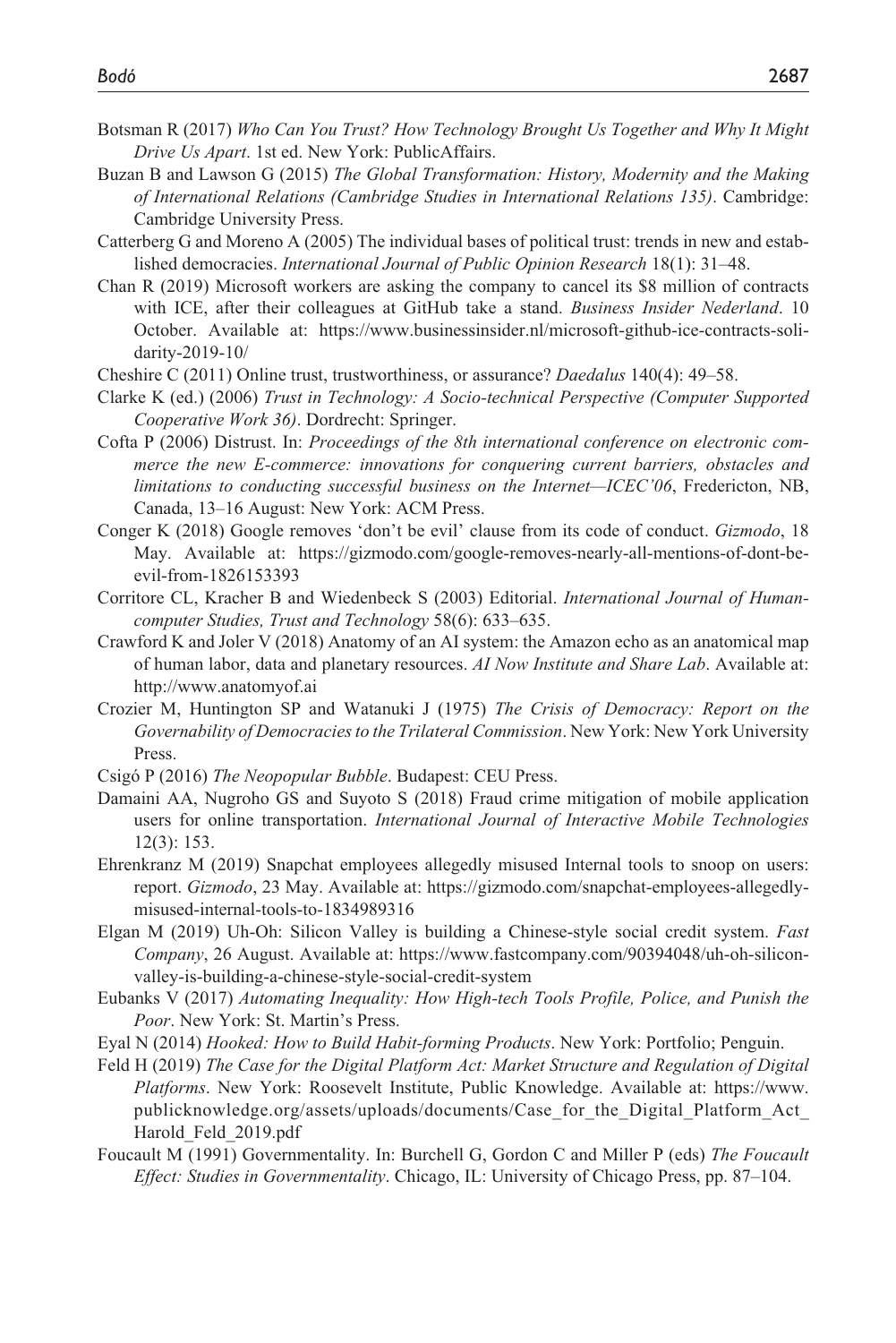- Fukuyama F (1995) *Trust: The Social Virtues and the Creation of Prosperity*. New York: Free Press.
- Gallagher R (2019) Google employees uncover ongoing work on censored China search (Blog). *The Intercept*, 4 March. Available at: [https://theintercept.com/2019/03/04/google-ongoing](https://theintercept.com/2019/03/04/google-ongoing-project-dragonfly/)[project-dragonfly/](https://theintercept.com/2019/03/04/google-ongoing-project-dragonfly/)
- Gandini A (2016) *Reputation Economy: Understanding Knowledge Work in Digital Society*. London: Palgrave Macmillan.
- Gartenberg C (2019) Apple's hired contractors are listening to your recorded Siri conversations, too. *The Verge*, 26 July. Available at: [https://www.theverge.com/2019/7/26/8932064/](https://www.theverge.com/2019/7/26/8932064/apple-siri-private-conversation-recording-explanation-alexa-google-assistant) [apple-siri-private-conversation-recording-explanation-alexa-google-assistant](https://www.theverge.com/2019/7/26/8932064/apple-siri-private-conversation-recording-explanation-alexa-google-assistant)
- Gereffi G and Korzeniewicz M (eds) (1994) *Commodity Chains and Global Capitalism (Contributions in Economics and Economic History 149)*. Westport, CT: Greenwood Press.
- Giddens A (1990) *The Consequences of Modernity*. Cambridge: Polity Press.
- Gillespie T (2010) The politics of "platforms." *New Media & Society* 12(3): 347–364.
- Graves-Brown P, Harrison R, Piccini A, et al. (2013) *The Oxford Handbook of the Archaeology of the Contemporary World (Oxford Handbooks in Archaeology)*. 1st ed. Oxford; New York: Oxford University Press.
- Gürses S and van Hoboken J (2018) Privacy after the agile turn. In: Selinger E, Polonetsky J and Tene O (eds) *The Cambridge Handbook of Consumer Privacy*. Cambridge: Cambridge University Press, pp. 579–601.
- Hardin R (2002) *Trust and Trustworthiness (The Russell Sage Foundation Series on Trust)*, vol. 4. New York: Russell Sage Foundation.
- Hardin R (ed.) (2004) *Distrust (Russell Sage Foundation Series on Trust)* vol. 8. New York: Russell Sage Foundation.
- Harper RHR (ed.) (2014) *Trust, Computing, and Society*. New York: Cambridge University Press.
- Helberger N (2019) On the democratic role of news recommenders. *Digital Journalism* 7(8): 993–1012.
- Hesse M and Teubner T (2020) Reputation portability: quo vadis? *Electronic Markets* 30(2): 331–349. DOI: 10.1007/s12525-019-00367-6.
- Houser K (2020) Airbnb claims its AI can predict whether guests are psychopaths. *Futurism*, 4 January. Available at: <https://futurism.com/the-byte/airbnb-ai-predict-psychopaths>
- Inglehart R (1999) Trust, well-being and democracy. In: Warren ME (ed.) *Democracy and Trust*. Cambridge: Cambridge University Press, pp. 88–120.
- Isaac M (2017) Uber founder Travis Kalanick resigns as C.E.O. *The New York Times*, 21 June. Available at: [https://www.nytimes.com/2017/06/21/technology/uber-ceo-travis-kalanick.](https://www.nytimes.com/2017/06/21/technology/uber-ceo-travis-kalanick.html) [html](https://www.nytimes.com/2017/06/21/technology/uber-ceo-travis-kalanick.html)
- Kerr D (2019) Some Uber drivers aren't who you think they are. *CNET*, 26 November. Available at: [https://www.cnet.com/news/uber-drivers-using-fake-identities-isnt-just-a](https://www.cnet.com/news/uber-drivers-using-fake-identities-isnt-just-a-london-problem/)[london-problem/](https://www.cnet.com/news/uber-drivers-using-fake-identities-isnt-just-a-london-problem/)
- Keymolen ELO (2016) *Trust on the Line: A Philosophical Exploration of Trust in the Networked Era*. Rotterdam: Erasmus University Rotterdam. Available at: hdl.handle.net/1765/93210
- Keynes JM (1964) *The General Theory of Employment, Interest, and Money*. San Diego, CA: Harcourt Brace Jovanovich.
- Klonick K (2017) The new governors: the people, rules, and processes governing online speech. *Harvard Law Review* 131: 1598.
- Kuss DJ and Griffiths MD (2011) Online social networking and addiction: a review of the psychological literature. *International Journal of Environmental Research and Public Health* 8(9): 3528–3552.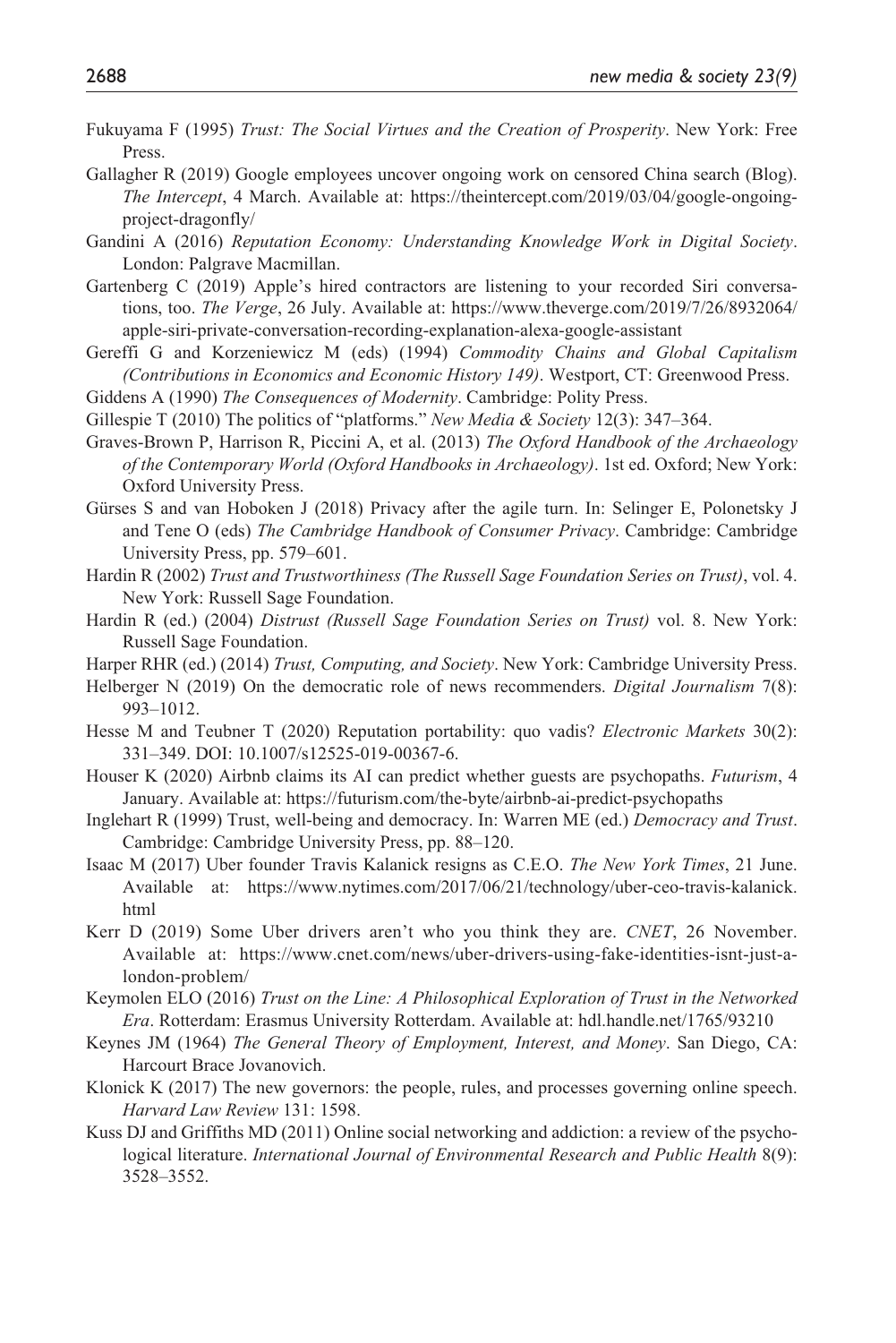Lauer J (2017) *Creditworthy: A History of Consumer Surveillance and Financial Identity in America (Columbia Studies in the History of U.S. Capitalism)*. New York: Columbia University Press.

Luhmann N (2017) *Trust and Power*. Malden, MA: Polity Press.

- McKnight DH, Carter M, Thatcher JB, et al. (2011) Trust in a specific technology: an investigation of its components and measures. *ACM Transactions on Management Information Systems* 2(2): 121–125.
- McKnight DH, Choudhury V and Kacmar C (2002) Developing and validating trust measures for E-commerce: an integrative typology. *Information Systems Research* 13(3): 334–359.

McLuhan M (1964) *Understanding Media; the Extensions of Man*. 1st ed. New York: McGraw-Hill.

- Marsh S and Dibben MR (2005) Trust, untrust, distrust and mistrust: an exploration of the dark(er) side. In: Herrmann P, Issarny V and Shiu S (eds) *Trust Management: Lecture Notes in Computer Science*, vol. 3477. Berlin; Heidelberg: Springer, pp. 17–33.
- Mayer RC, Davis JH and David Schoorman F (1995) An integrative model of organizational trust. *The Academy of Management Review* 20(3): 709–734.
- Merchant B (2017) Life and death in Apple's forbidden city. *The Observer*, 18 June. Available at: [https://www.theguardian.com/technology/2017/jun/18/foxconn-life-death-forbidden-city](https://www.theguardian.com/technology/2017/jun/18/foxconn-life-death-forbidden-city-longhua-suicide-apple-iphone-brian-merchant-one-device-extract)[longhua-suicide-apple-iphone-brian-merchant-one-device-extract](https://www.theguardian.com/technology/2017/jun/18/foxconn-life-death-forbidden-city-longhua-suicide-apple-iphone-brian-merchant-one-device-extract)
- Misztal BA (1996) *Trust in Modern Societies: The Search for the Bases of Social Order*. Cambridge: Polity Press.
- Morozov E (2014) *To Save Everything, Click Here: The Folly of Technological Solutionism*. New York: PublicAffairs.
- Nissenbaum H (2001) Securing trust online: wisdom or oxymoron? *Boston University Law Review* 81(3): 101–131.
- Nixon P and Terzis S (eds) (2003) *Proceeding of the Trust Management: First International Conference, Itrust 2003: Lecture Notes in Computer Science*, vol. 2692. Berlin: Springer.
- Nye JS, Zelikow P and King DC (1997) *Why People Don't Trust Government*. Cambridge, MA: Harvard University Press.
- Ong WJ and Hartley J (2012) *Orality and Literacy: The Technologizing of the Word (Orality and Literary)*. London; New York: Routledge.
- Panetta G (2019) Twitter reportedly won't use an algorithm to crack down on white supremacists because some GOP politicians could end up getting barred too. *Business Insider*. 25 April. Available at: [https://www.businessinsider.nl/twitter-algorithm-crackdown-white-supremacy](https://www.businessinsider.nl/twitter-algorithm-crackdown-white-supremacy-gop-politicians-report-2019-4/)[gop-politicians-report-2019-4/](https://www.businessinsider.nl/twitter-algorithm-crackdown-white-supremacy-gop-politicians-report-2019-4/)
- Parsons T (1939) The professions and social structure. *Social Forces* 17(4): 457–467.
- Pasquale F (2015) *The Black Box Society: The Secret Algorithms That Control Money and Information*. Cambridge, MA: Harvard University Press.
- PEPP-PT Team (2020) Documentation for pan-European privacy-preserving proximity tracing (PEPP-PT). Available at:<https://github.com/pepp-pt/pepp-pt-documentation>
- Plantin J-C, Lagoze C, Edwards PN, et al. (2018) Infrastructure studies meet platform studies in the age of Google and Facebook. *New Media & Society* 20(1): 293–310.
- Porter TM (1996) *Trust in Numbers: The Pursuit of Objectivity in Science and Public Life*. Princeton, NJ: Princeton University Press.
- Putnam RD (2001) *Bowling Alone: The Collapse and Revival of American Community*. New York: Simon & Schuster.
- Ramphul K and Mejias SG (2018) Is "Snapchat dysmorphia" a real issue? *Cureus* 10(3): 2263.
- Rossetto L (2018) Beyond the digital revolution: the need for militant optimism. *Wired*, 18 September. Available at: [https://www.wired.com/story/wired25-louis-rossetto-tech-militant](https://www.wired.com/story/wired25-louis-rossetto-tech-militant-optimism/)[optimism/](https://www.wired.com/story/wired25-louis-rossetto-tech-militant-optimism/)